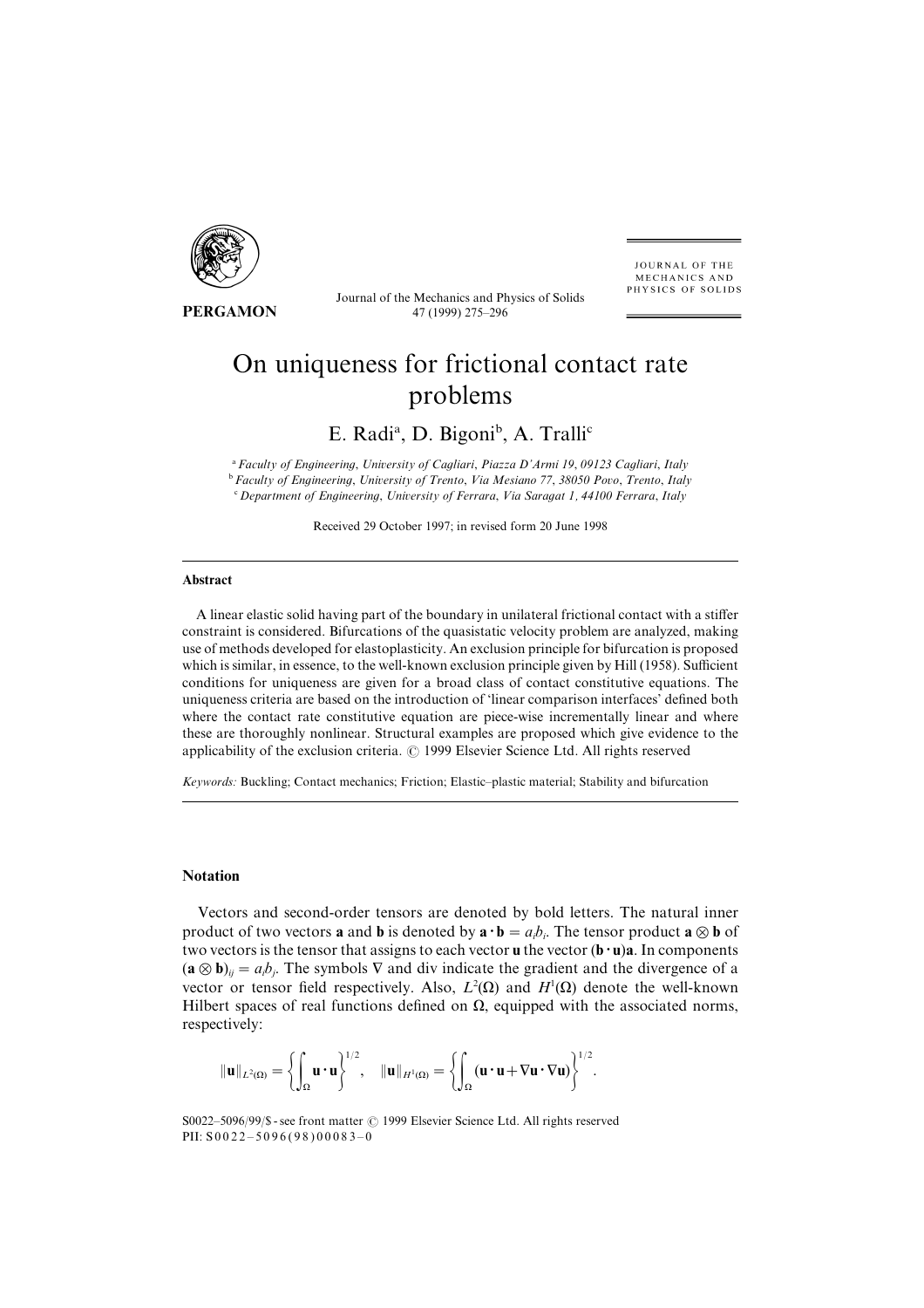#### 1. Introduction

The problem of deformation of a solid body in contact with a stiffer frictional constraint has an evident interest in many mechanical and civil engineering problems and represents an interesting challenge in continum mechanics. From the physical point of view, this is due to the occurrence of many instabilities, including slip-stick motion and flutter (Rice and Ruina, 1983; Gu et al., 1984; Oden and Martins, 1985; Simões and Martins, 1997). Moreover, bifurcation threshold stresses are strongly reduced by the presence of interfacial effects (Bigoni et al., 1997). It follows that a proper description of constitutive laws at interfaces becomes an essential ingredient in buckling analyses. From the mathematical point of view difficulties are related to the fact that an interfacial constitutive operator representing dry-frictional contact is typically non-symmetric (Michalowski and Mróz, 1978; Curnier, 1984; Jarzebowski and Mróz, 1994; Mróz and Jarzebowski, 1994; Mróz and Stupkiewicz, 1994). These and other peculiarities complicate the numerical analysis of problems involving contact, which is the subject of a number of contributions (see e.g. Kikuchi and Oden, 1988; Raous et al., 1988; Laursen and Simo, 1993; Laursen and Oancea, 1997 and references cited therein).

The problem of uniqueness of solutions of boundary value problems during quasistatic, unilateral, frictional contact has been analyzed from a number of perspectives. In particular, Cocu (1984) has given uniqueness and existence results for the Signorini problem with holonomic Coulomb friction. Necessary and sufficient conditions for bifurcation for finite-dimensional contact incremental problems were stated by Curnier and Alart (1988). Examples of non-uniqueness of the rate solution have been presented by Klarbring (1990b) and reconsidered by Martins et al. (1994) including the possibility of discontinuities in time. Sufficient conditions for uniqueness in the rate problem were given by Klarbring (1987), Klarbring et al. (1988), Klarbring  $(1990a)$ , Chateau and Nguyen  $(1991)$ , and Strömberg et al.  $(1996)$ .

In the present article, uniqueness of the incremental response during quasistatic deformation of a linear, elastic body in unilateral, frictional contact with a stiffer constraint is considered afresh, borrowing concepts from elastoplasticity theory. In particular, the constitutive equations of a frictional interface and of non-associative elastoplasticity (Hill, 1967; Mandel, 1966; Mróz, 1963, 1966) have a similar structure, a fact which reflects an intimate connection between underlying physical micromechanisms of deformation and slip. In particular, it is well-known (Klarbring, 1990a) that the zone of contact in the friction problem may be divided into four parts\ corresponding to the occurrence of separation, grazing, stick, and stick or slip. In the grazing zone, we refer to a general constitutive equation embracing a broad class of specific constitutive laws employed in the literature. In particular, we assume a thoroughly non-linear incremental constitutive equation with tangential and normal compliance. Results presented remain valid in the specific case where this compliance is assumed to vanish for zero contact pressure (Oden and Martins, 1985; Klarbring, 1990a; Buczkowski and Kleiber, 1977). Tangential and normal compliance are also assumed in the stick and slip zones. In the region where the friction condition is verified, stick or slip may occur depending on the incremental fields. In this zone the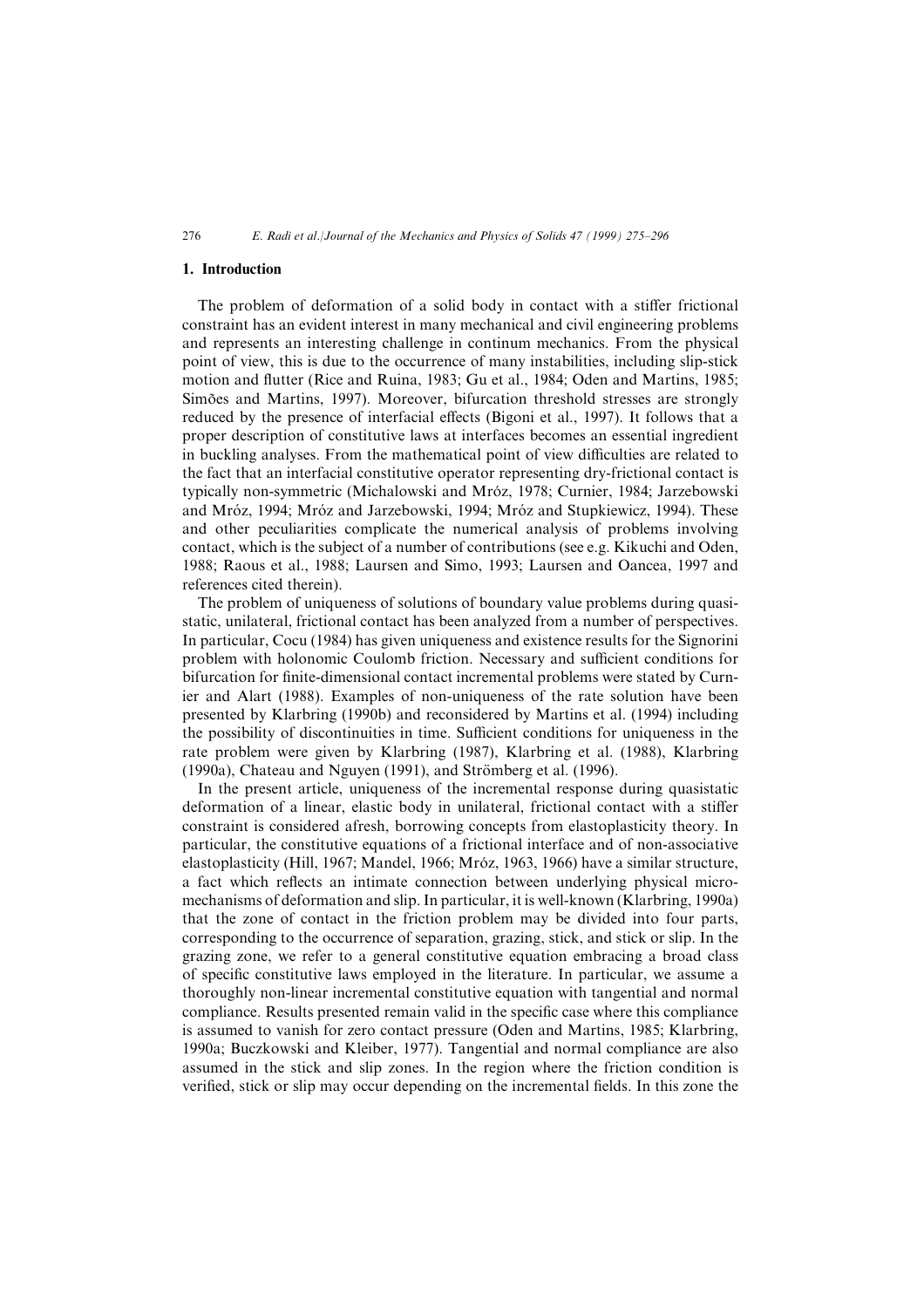contact laws are incrementally piece-wise linear and formally similar to the equations of incremental non-associative elastoplasticity with smooth yield and plastic potential functions. Therefore, it is natural to employ the general framework for bifurcation given by Hill (1958) and extended to non-associative plasticity by Raniecki (1979) and Raniecki and Bruhns (1981). We present an integral exclusion condition for bifurcation in essence similar to the Hill  $(1958)$  exclusion functional, which was also given—in a similar form—by Chateau and Nguyen (1991). Basically, our exclusion functional consists of the sum of two terms: a volumetric term and a surface term, corresponding to the contact area. The first term is always positive, when the body is elastic (with positive definite strain energy), whereas the surface term may be negative. The surface term may be bounded in the stick/slip zone by introducing a family of linear comparison interfaces formally analogous to the comparison solids introduced by Raniecki (1979) and Raniecki and Bruhns (1981). These comparison solids were formulated for incrementally piece-wise linear constitutive laws and therefore do not cover the situation corresponding to the grazing zone, where a thoroughly non-linear incremental constitutive law is assumed. Thus we introduce a new linear comparison interface specifically valid in the grazing zone. Nothing analogous is known for thoroughly non-linear incremental theories of plasticity, where all available results are restricted to self-adjoint constitutive operators (Petryk, 1989).

The introduction of the comparison interface makes possible the formulation of a quadratic exclusion functional for bifurcation. From this functional, global and local criteria of uniqueness are derived. In cases where the grazing zone is absent, a sufficient criterion for uniqueness may be easily obtained by imposing the positive-definiteness of the linear comparison interface operator. This is valid for certain interfacial constitutive laws often employed in the literature (Michalowski and Mróz, 1978; Cheng and Kikuchi, 1985). A more precise bound to the exclusion functional is obtained through a comparison between the volume and the surface terms. The comparison is possible making use of functional analysis arguments based on a Korn-type inequality and the trace theorem. As shown by an example in which a square elastic domain with frictional boundary on a side is considered, this condition may be of difficult practical use. This is a consequence of the well-known fact that the numerical value of the constants appearing in the Korn-type inequality and in the trace theorem are only known for very special cases. In an additional example, our approach is applied to a simple 2-D.O.F. elastic structure with a frictional constraint. For this case and when elastic compliance of the constraint is zero, the bifurcation condition (in terms of a critical value of friction) is known from Curnier and Alart (1988) and Klarbring  $(1990b)$ . The example reveals that our exclusion condition (in the limit of zero constraint compliance) is in this case over-conservative. Moreover, it should be noted that our condition of uniqueness may not be critical for bifurcation\ in the sense that failure of our condition does not imply bifurcation, a circumstance in full agreement with the non-associative elastoplasticity counterpart (Raniecki, 1979; Raniecki and Bruhns, 1981).

The approach presented in this paper may be considered complementary to that proposed by Klarbring (1990a). One of the advantages of our formulation is that an extension to large strains seems to be possible. In particular, the generalization of the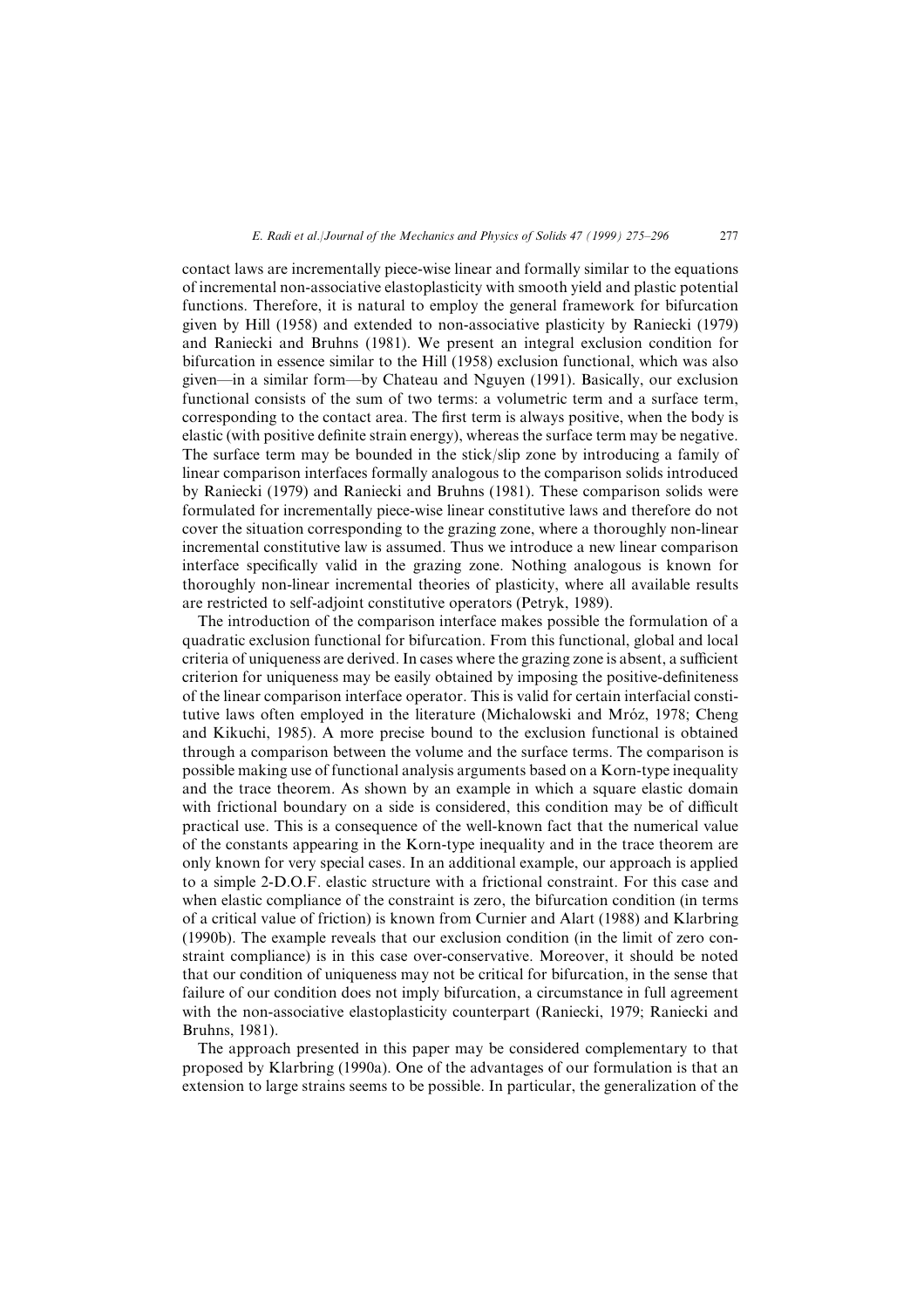quadratic exclusion functional to elastoplastic solids subject to large deformations is straightforward. Moreover, an analysis may be performed of higher-order bifurcations, similar to that developed by Bigoni (1996) for non-associative elastoplasticity.

#### 2. Frictional contact rate problem

A linear elastic body occupying a bounded region  $\Omega$  of the Euclidean point space is considered (Fig. 1), with Lipschitz boundary  $\partial \Omega = S_{\rm u} \langle \cdot | S_{\rm t} \rangle$   $S_{\rm c}$ . In the body, the usual incremental field equations hold:

$$
\operatorname{div} \dot{\boldsymbol{\sigma}} + \dot{\mathbf{f}} = \mathbf{0}, \quad \dot{\boldsymbol{\sigma}} = \mathbb{E} \boldsymbol{\varepsilon}(\dot{\mathbf{u}}), \quad \boldsymbol{\varepsilon}(\dot{\mathbf{u}}) = \frac{1}{2} (\nabla \dot{\mathbf{u}} + \nabla \dot{\mathbf{u}}^{\mathrm{T}}), \quad \text{in } \Omega,
$$
\n<sup>(1)</sup>

where  $\dot{\mathbf{f}}$  is the increment of body force,  $\dot{\boldsymbol{\sigma}}$  the stress rate,  $\dot{\mathbf{u}}$  the velocity and E the elastic constitutive fourth-order tensor of the body. On  $S_u$  and  $S_t$  velocities  $\bar{v}$  and traction rates  $\dot{\mathbf{t}}$  are prescribed, respectively, i.e.

$$
\dot{\boldsymbol{\sigma}} \mathbf{n} = \dot{\mathbf{t}}, \quad \text{on } S_{\mathrm{t}}, \quad \dot{\mathbf{u}} = \overline{\mathbf{v}}, \quad \text{on } S_{\mathrm{u}}, \tag{2}
$$

where  $\bf{n}$  is the outer unit normal vector (see Fig. 1). The problem under consideration is evolutionary, in the sense that the extension of the contact zone fully depends on the history of loading up to the current time. However, this zone, as well as its four parts that will be defined in the following, is completely independent of the incremental fields (Klarbring, 1990a).

We denote by  $S_c$  the part of the boundary in possible frictional, unilateral contact with a stiff constraint  $(Fig. 1)$ . Initially, when the body is completely unstressed, there may not be complete contact on  $S_c$ . In order to model this situation in an infinitesimal theory, the presence of a gap  $g$  between the contact boundary and the constraint is introduced, measured along the outward normal direction to  $S_c$  (as in Klarbring et al., 1988). In a generic situation of the loading process, the zone  $S_c$  may be divided into four different parts  $S_1$ ,  $S_2$ ,  $S_3$  and  $S_4$ , where separation, grazing, stick and stick or slip, may respectively occur, depending on the current values of tractions and displacements. Therefore, when the body is completely unstressed,  $S_c$  consists of  $S_1$ and  $S_2$  only, but during increasing loading the four regions  $S_1,\ldots, S_4$  form and evolve. These may be defined as  $(Klarbring, 1990a)$ :



Fig. 1. Sketch of the frictional contact rate problem.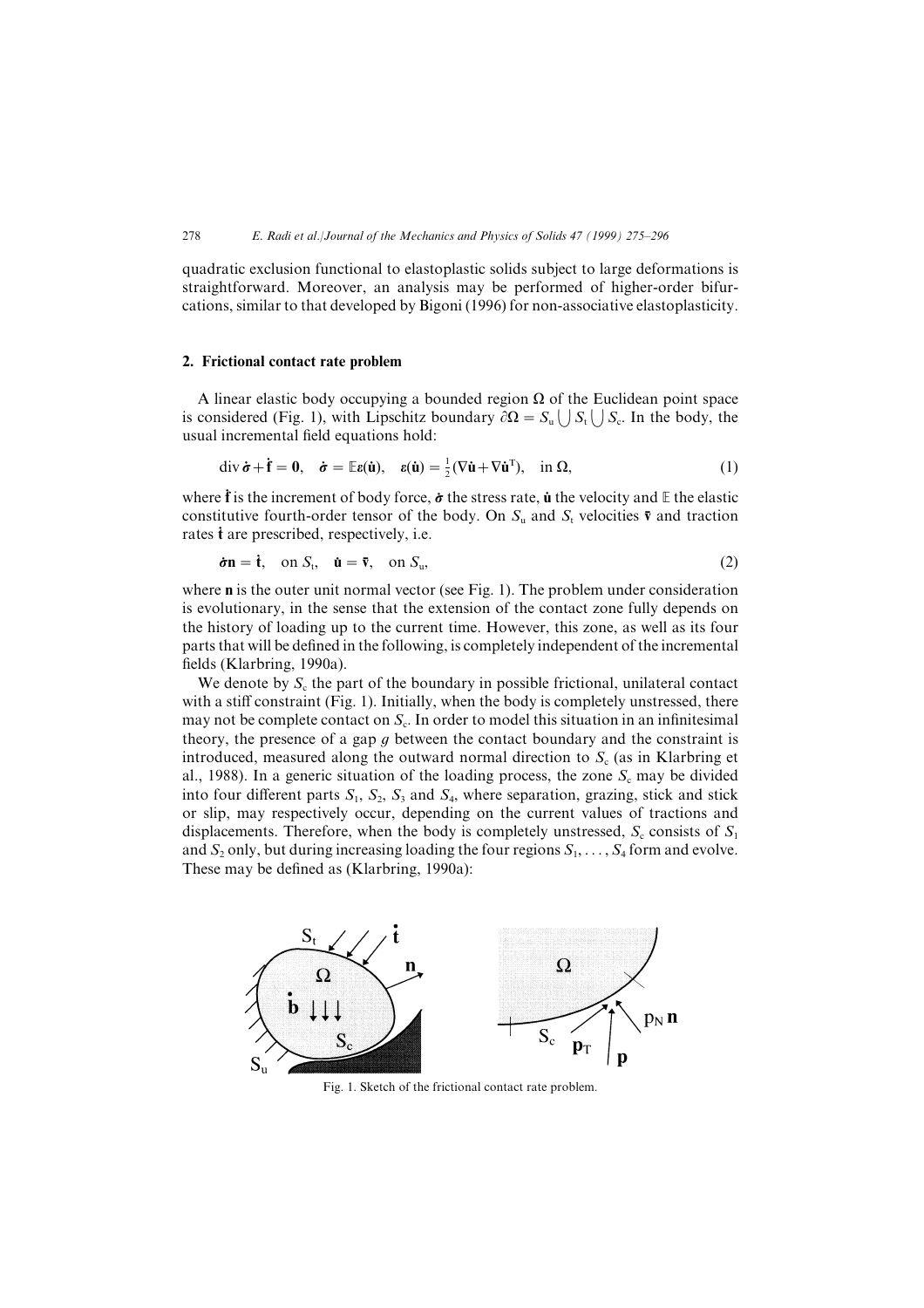$$
S_1 = \{ \mathbf{x} \in S_c : u_N - w < g, p_N = 0, \mathbf{p}_T = \mathbf{0} \} \quad \text{(separation)},
$$
\n
$$
S_2 = \{ \mathbf{x} \in S_c : u_N - w = g, p_N = 0, \mathbf{p}_T = \mathbf{0} \} \quad \text{(grazing)},
$$
\n
$$
S_3 = \{ \mathbf{x} \in S_c : u_N - w > g, p_N > 0, |\mathbf{p}_T| - \mu p_N < 0 \} \quad \text{(stick)},
$$
\n
$$
S_4 = \{ \mathbf{x} \in S_c : u_N - w > g, p_N > 0, |\mathbf{p}_T| - \mu p_N = 0 \} \quad \text{(stick or slip)}, \tag{3}
$$

where  $\mu$  is the friction coefficient,  $w$  is the irreversible component of displacement normal to the boundary,  $\mathbf{p} = -\sigma\mathbf{n}$ , and  $p_N$ ,  $\mathbf{p}_T$  and  $u_N$ ,  $\mathbf{u}_T$  are the normal and tangential components of tractions (with reversed sign) and displacement, namely

$$
p_{\rm N} = \mathbf{p} \cdot \mathbf{n}, \quad \mathbf{p}_{\rm T} = \mathbf{p} - p_{\rm N} \mathbf{n}, \quad u_{\rm N} = \mathbf{u} \cdot \mathbf{n}, \quad \mathbf{u}_{\rm T} = \mathbf{u} - u_{\rm N} \mathbf{n}.\tag{4}
$$

It should be noted from conditions  $(3)$  that irreversible displacement in the contact zone may consist of both a tangential and a normal component. The normal component can model situations corresponding to interfacial dilatancy or contractivity as related to the presence of asperities or wear. Note also that the assumed contact law allows for positive normal displacements in the contact zone[ This may be related to a compliance of the frictional constraint\ which may be constant or dependent on the current state. Moreover, it should also be noted that in the definition of  $S_3$  and  $S_4$  a Coulomb law of friction has been assumed, relating the modulus of the tangential component of traction to the contact pressure.

#### 2.1. Interfacial constitutive rate equations

The rate boundary conditions on  $S_c$  may be expressed through the interfacial constitutive laws relating traction rate and velocity. The constitutive laws are different in the various zones in which  $S_c$  is divided.

In the separation region  $S_1$  the traction rate vector vanishes:

$$
\dot{\mathbf{p}} = \mathbf{0}.\tag{5}
$$

In the stick region  $S_3$ , a linear incremental relation is assumed:

$$
\dot{\mathbf{p}} = \mathbf{C}\dot{\mathbf{u}},\tag{6}
$$

where the positive definite tensor  $C$  indicates the elastic interface stiffness, may be constant or dependent on the current state and may take the special simple form, isotropic in the plane tangent to the contact

$$
\mathbf{C} = k_{\mathrm{T}} \mathbf{I} + (k_{\mathrm{N}} - k_{\mathrm{T}}) \mathbf{n} \otimes \mathbf{n},\tag{7}
$$

where  $k_N$  and  $k_T$  are the normal and tangential stiffness parameter of the interface, respectively.

In the region  $S_4$ , where the friction condition is satisfied, a linear relation between traction rate and the reversible part of the velocity is assumed, namely  $\dot{\mathbf{p}} = \mathbf{C}\dot{\mathbf{u}}^r$ , where  $\dot{\mathbf{u}} = \dot{\mathbf{u}}^{\text{r}} + \dot{\mathbf{u}}^{\text{s}}$  and  $\dot{\mathbf{u}}^{\text{s}}$  is the irreversible part of the velocity due to slip. The reversible part of the velocity can be attributed to the elastic deformations of the asperities of the surfaces in contact, and it is usually called adherence. The irreversible part of velocity has normal component  $\dot{\mathbf{u}}^s \cdot \mathbf{n} = \dot{w}$ , where w has been defined in (3). The slip term  $\dot{\mathbf{u}}^s$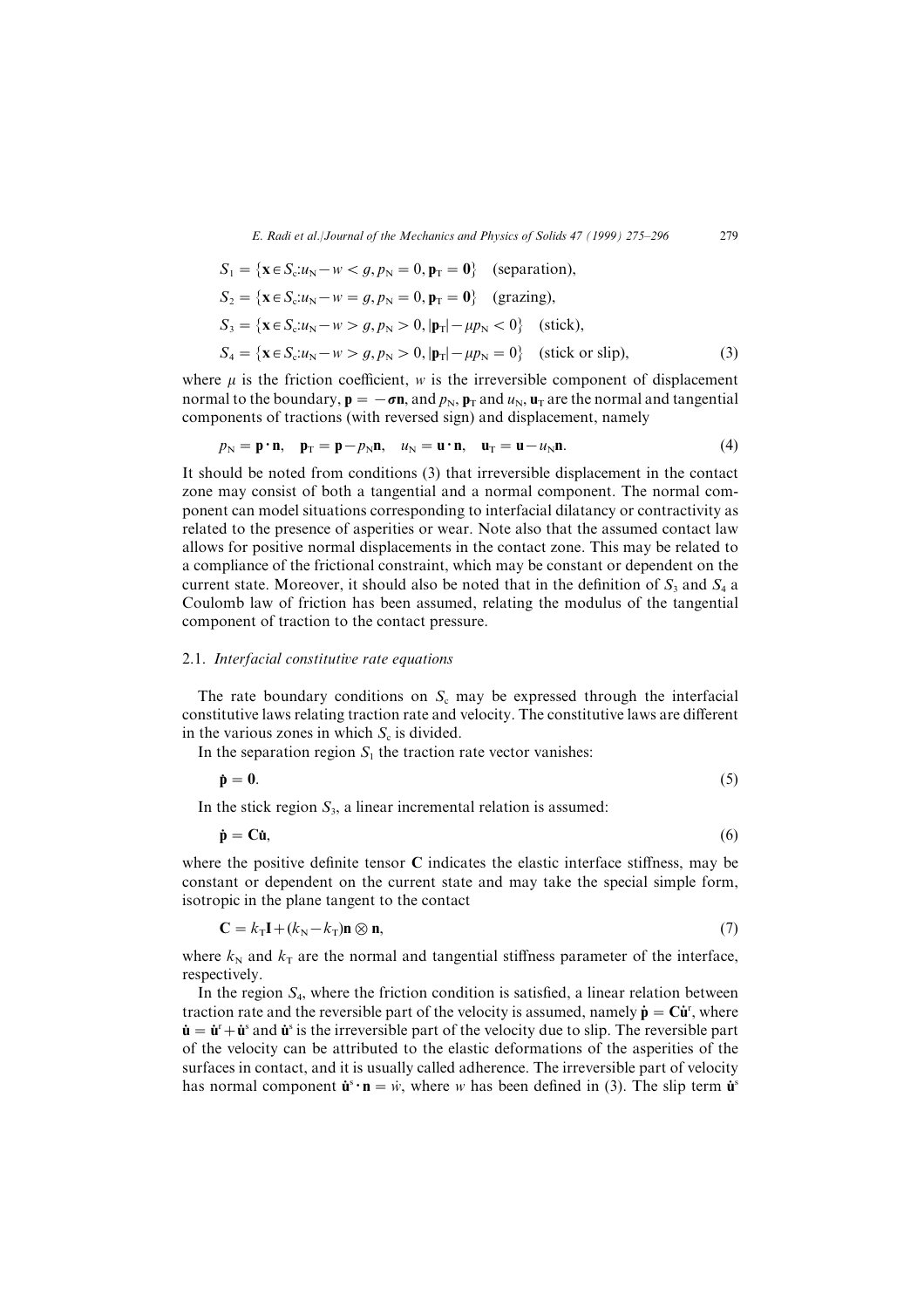occurs only if the consistency condition  $\mathbf{a} \cdot \dot{\mathbf{p}} = 0$  is verified, where a is the gradient of the friction condition. In this case, the slip is given by  $\mathbf{u}^s = \Lambda \mathbf{b}$ , being  $\Lambda > 0$  a scalar multiplier and  **a vector defining the direction of the irreversible part of velocity.** From the friction and slip conditions (Fig. 2), vectors  $\bf{a}$  and  $\bf{b}$  can be defined as:

$$
\mathbf{a} = \frac{\mathbf{p}_{\mathrm{T}}}{|\mathbf{p}_{\mathrm{T}}|} - \mu \mathbf{n}, \quad \mathbf{b} = \frac{\mathbf{p}_{\mathrm{T}}}{|\mathbf{p}_{\mathrm{T}}|} - \beta(\mathbf{p})\mathbf{n}, \tag{8}
$$

where parameter  $\beta(\mathbf{p})$  may describe dilatancy effects due to asperities or wear of the contact and is assumed to vanish for zero normal pressure, i.e.  $\beta(0) = 0$ . Finally, by imposing the consistency condition, the following value of  $\Lambda$  can be derived:

$$
\Lambda = \frac{\mathbf{a} \cdot \mathbf{C} \mathbf{\dot{u}}}{\mathbf{a} \cdot \mathbf{C} \mathbf{b}},
$$

and thus, the piecewise linear relation between traction rate vector and velocity, holding in  $S_4$ , results in:

$$
\dot{\mathbf{p}} = \mathbf{C}\dot{\mathbf{u}}, \quad \text{if } \mathbf{a} \cdot \mathbf{C}\dot{\mathbf{u}} \leq 0 \quad \text{(stick)}, \tag{9_1}
$$

$$
\dot{\mathbf{p}} = \left(\mathbf{C} - \frac{\mathbf{C}\mathbf{b} \otimes \mathbf{C}\mathbf{a}}{\mathbf{C}\mathbf{a} \cdot \mathbf{b}}\right) \dot{\mathbf{u}}, \quad \text{if } \mathbf{a} \cdot \mathbf{C}\dot{\mathbf{u}} > 0 \quad \text{(slip)}, \tag{92}
$$

so that stick or slip may occur depending on the incremental fields. Locking behavior of contact interface is assumed to be excluded, thus  $\text{Ca} \cdot \text{b} > 0$  is assumed in (9).

At this point, the formal analogy is evident between the interfacial constitutive laws holding on  $S_3$  and  $S_4$  and the rate of equations of non-associative, elastic–perfectly plastic solids. In particular, a similarity may be noted with the Drucker–Prager model, where the yield surface is a cone, and in its corner the incremental constitutive equations become thoroughly non-linear. Analogously, vectors **a** and **b**, eqn  $(8)$ , and thus constitutive equations (9) are not defined when  $p=0$ . Zero contact pressure occurs in the grazing zone  $S_2$ , where separation or stick/slip may occur depending on the sign of normal velocity  $\dot{u}_N$ , namely

$$
\dot{\mathbf{p}} = \mathbf{0}, \quad \text{if } \dot{u}_{N} \leq 0 \quad \text{(separation).} \tag{10_1}
$$

$$
\dot{p}_{\rm N} = k_{\rm N} \dot{u}_{\rm N}, \quad \dot{\mathbf{p}}_{\rm T} = k_{\rm T} \dot{\mathbf{u}}_{\rm T}, \quad \text{if } \dot{u}_{\rm N} > 0 \quad \text{and} \quad k_{\rm T} |\dot{\mathbf{u}}_{\rm T}| \leqslant \mu k_{\rm N} \dot{u}_{\rm N} \quad \text{(stick)}, \tag{10}_2
$$



Fig. 2. Friction condition and sliding rule.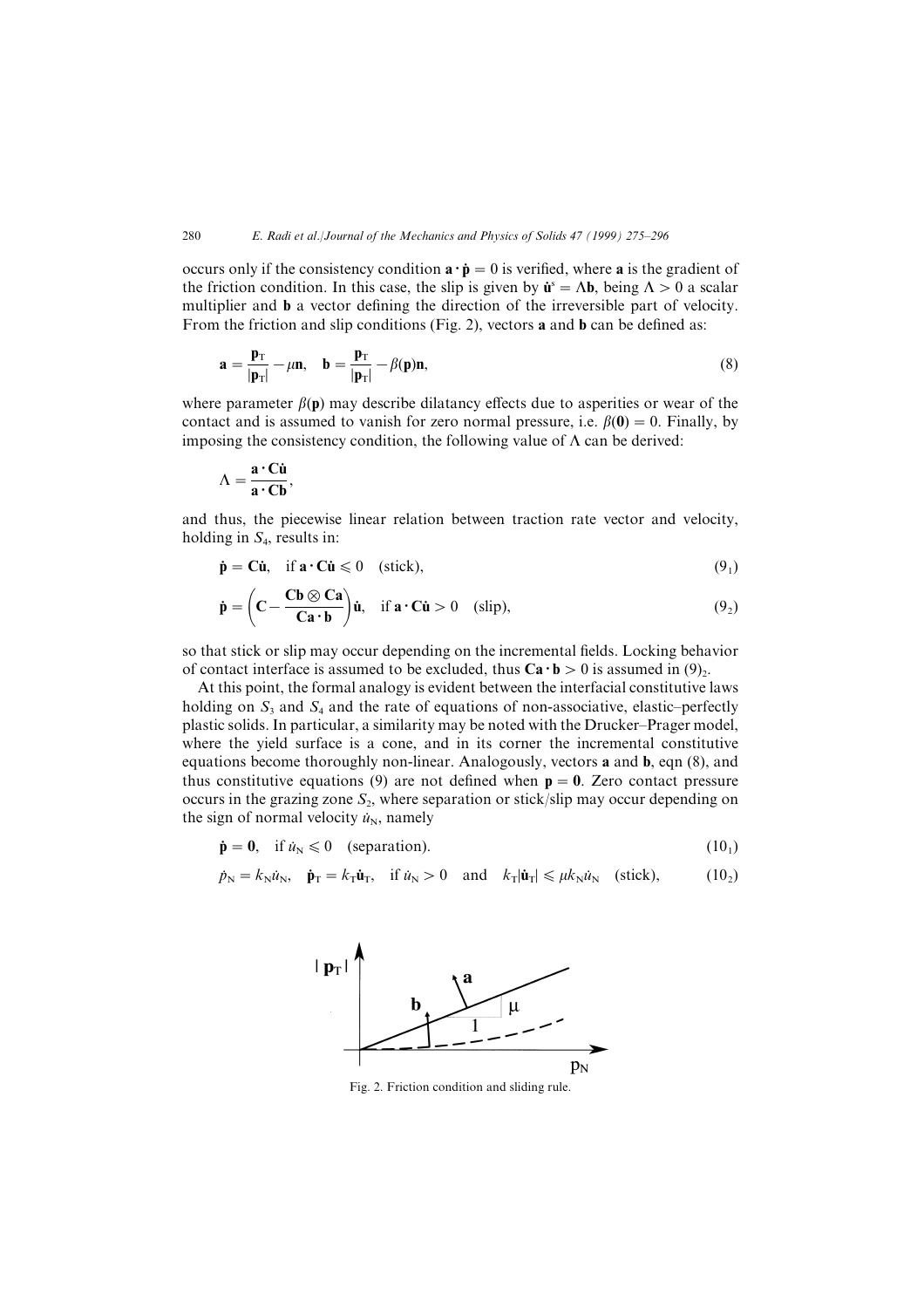$$
\dot{p}_{\rm N} = k_{\rm N} \dot{u}_{\rm N}, \quad \dot{\mathbf{p}}_{\rm T} = \mu k_{\rm N} \dot{u}_{\rm N} \frac{\dot{\mathbf{u}}_{\rm T}}{|\dot{\mathbf{u}}_{\rm T}|}, \quad \text{if } \dot{u}_{\rm N} > 0 \quad \text{and} \quad k_{\rm T} |\dot{\mathbf{u}}_{\rm T}| > \mu k_{\rm N} \dot{u}_{\rm N} \quad \text{(slip)}.
$$
\n
$$
(10_3)
$$

Observe that  $\dot{w} = 0$  as a consequence of  $\beta(0) = 0$ . It may be important to note that the incremental constitutive equation  $(10)$  is thoroughly nonlinear and corresponds to the vertex behavior of model  $(9)$  for constant stiffness parameters of the interface, eqn  $(7)$ .

It should also be noted that an approximation to Signorini's law of contact with Coulomb friction can be recovered in our model as a limit behavior when the elastic stiffness tends to infinity, as the elastic–perfectly plastic model tends to the limit of the rigid–perfectly plastic behavior, when the elastic stiffness tends to infinity.

#### 2.2. A possible generalization of the interfacial constitutive equations

It is interesting to note that, extending the analogy between friction and plasticity along the lines drawn in (Michalowski and Mróz, 1978; Curnier, 1984; Cheng and Kikuchi, 1985), the constitutive equations (9), which hold on  $S_4$ , can be generalized to include some hardening as follows:

$$
\dot{\mathbf{p}} = \mathbf{L}\dot{\mathbf{u}},\tag{11}
$$

where  $L$  is the frictional interface constitutive tensor, namely

$$
\mathbf{L} = \mathbf{C} \quad \text{if } \mathbf{a} \cdot \mathbf{C} \dot{\mathbf{u}} \leq 0 \quad \text{(stick)},\tag{12}
$$

$$
\mathbf{L} = \mathbf{C} - \frac{\mathbf{C}\mathbf{b} \otimes \mathbf{C}\mathbf{a}}{h + \mathbf{C}\mathbf{a} \cdot \mathbf{b}} \quad \text{if } \mathbf{a} \cdot \mathbf{C}\mathbf{u} > 0 \quad \text{(slip)}, \tag{12}_2
$$

and  $h$  is the interface hardening coefficient (describing softening when negative, and assumed null for vanishing contact pressure, i.e.  $h = 0$  for  $p = 0$ ). In the following, the quantity  $h + \mathbf{Ca} \cdot \mathbf{b}$  is assumed positive. Even if the normality rule is generally considered inadequate to describe frictional behavior, Bowden and Tabor (1964) have proposed a model of interfacial behavior based on a normality rule. In the present context, this case simply corresponds to  $a = b$ .

#### 3. Uniqueness criteria

Uniqueness criteria are obtained in this section following the method introduced by Hill (1958). Let  $v^{(1)}$  and  $v^{(2)}$  be two different solutions (under the same external loading rates  $\dot{f}$  and  $\dot{t}$ ). Let us introduce the admissible velocity function manifold

$$
\mathscr{V} = \{ \mathbf{v} \in H^1(\Omega) : \mathbf{v} = \overline{\mathbf{v}} \text{ on } S_u \},
$$

which is a subset of the Hilbert space  $H^1(\Omega)$ , and the tangent space of the manifold  $\mathscr{V}$ :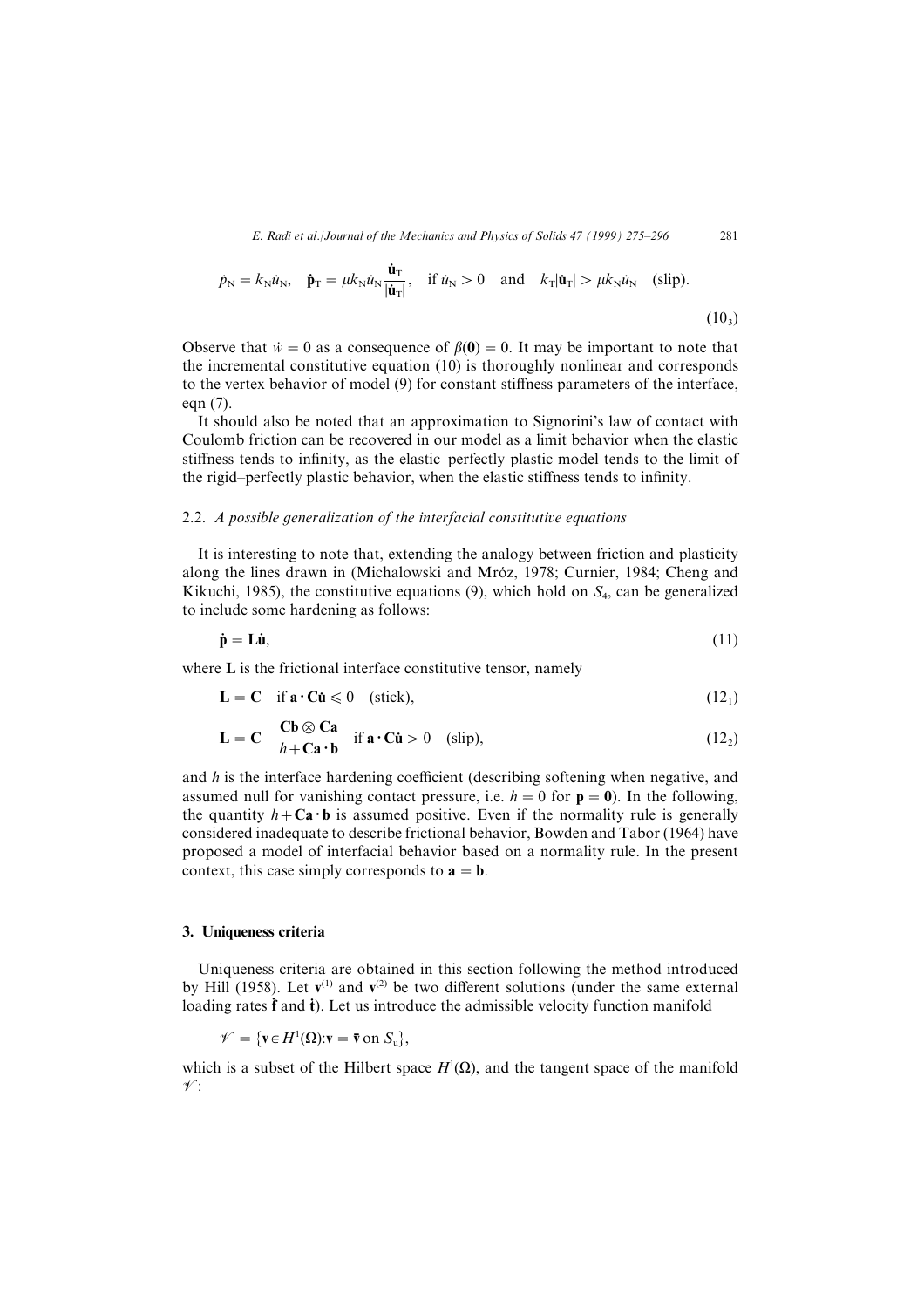$\mathscr{H} = \{ \mathbf{v} \in H^1(\Omega): \mathbf{v} = \mathbf{0} \text{ on } S_u \}.$ 

On application of the divergence theorem it follows that

$$
\int_{\Omega} \mathbf{g}(\Delta \mathbf{v}) \cdot \mathbb{E} \mathbf{g}(\Delta \mathbf{v}) + \int_{S_c} \Delta \dot{\mathbf{p}} \cdot \Delta \mathbf{v} = 0, \quad \forall \mathbf{v}^{(1)}, \mathbf{v}^{(2)} \in \mathscr{V},
$$
\n(13)

where  $\Delta v = v^{(1)} - v^{(2)}$  and  $\Delta \dot{\mathbf{p}} = \dot{\mathbf{p}}^{(1)} - \dot{\mathbf{p}}^{(2)}$  is the incrementally non-linear function of  $v^{(1)}$ and  $v^{(2)}$  defined by  $(5)-(9)$  or by  $(5)-(8)$  and  $(11)$ . From relation  $(13)$ , an exclusion condition for bifurcation in Hill's sense can be given in the form

$$
J_{\Omega}(\Delta \mathbf{v}) + J_{\mathbf{c}}(\mathbf{v}^{(1)}, \mathbf{v}^{(2)}) > 0, \quad \forall \mathbf{v}^{(1)}, \mathbf{v}^{(2)} \in \mathcal{V}, \tag{14}
$$

where

$$
J_{\Omega}(\Delta \mathbf{v}) = \int_{\Omega} \mathbf{\varepsilon}(\Delta \mathbf{v}) \cdot \mathbb{E} \mathbf{\varepsilon}(\Delta \mathbf{v}), \quad J_{\mathbf{c}}(\mathbf{v}^{(1)}, \mathbf{v}^{(2)}) = \int_{S_{\mathbf{c}}} \Delta \dot{\mathbf{p}} \cdot \Delta \mathbf{v}.
$$
 (15)

The quadratic functional  $(15)$  is positive definite in the present context, being proportional to an elastic sorted energy. Note that, in the absence of friction, condition  $(14)$  reduces to the well-known Kirchhoff uniqueness argument of elasticity. The nonlinear functional  $(15)$ , may assume negative values and therefore uniqueness may be lost. A uniqueness condition similar to  $(14)$  was proposed by Chateau and Nguyen  $(1991).$ 

# 3.1. Raniecki type linear comparison interface

Following Hill (1958), Raniecki (1979) and Raniecki and Bruhns (1981), we introduce a family of linear comparison interfaces, thus bonding the non-linear function  $(15)$ <sub>2</sub> in the zone S<sub>4</sub> from below with a quadratic functional of velocity difference. This family of comparison interfaces provides a lower bound to bifurcation as is defined through the constitutive tensor

$$
\mathbf{L}^{\mathbf{R}} = \mathbf{C} - \frac{\mathbf{C}(\mathbf{b} + \psi \mathbf{a}) \otimes \mathbf{C}(\mathbf{b} + \psi \mathbf{a})}{4\psi(h + \mathbf{C}\mathbf{a} \cdot \mathbf{b})},
$$
(16)

where the arbitrary parameter  $\psi>0$  defines the family of comparison interfaces. The following comparison theorem holds true:

$$
\Delta \dot{\mathbf{p}} \cdot \Delta \mathbf{v} \ge \Delta \mathbf{v} \cdot \mathbf{L}^{\mathbf{R}} \Delta \mathbf{v}, \quad \forall \mathbf{v}^{(1)}, \mathbf{v}^{(2)} \in \mathcal{V} \,.
$$

*Proof*: The proof is similar to that of Raniecki  $(1979)$  for non-associative plasticity and is only summarized here. In the two cases  $\mathbf{a} \cdot \mathbf{C} \mathbf{v}^{(i)} < 0$  or  $\mathbf{a} \cdot \mathbf{C} \mathbf{v}^{(i)} > 0$ , with  $i=1,2, \Delta \dot{\mathbf{p}} = \mathbf{L}\Delta \mathbf{v}$  and it can be shown that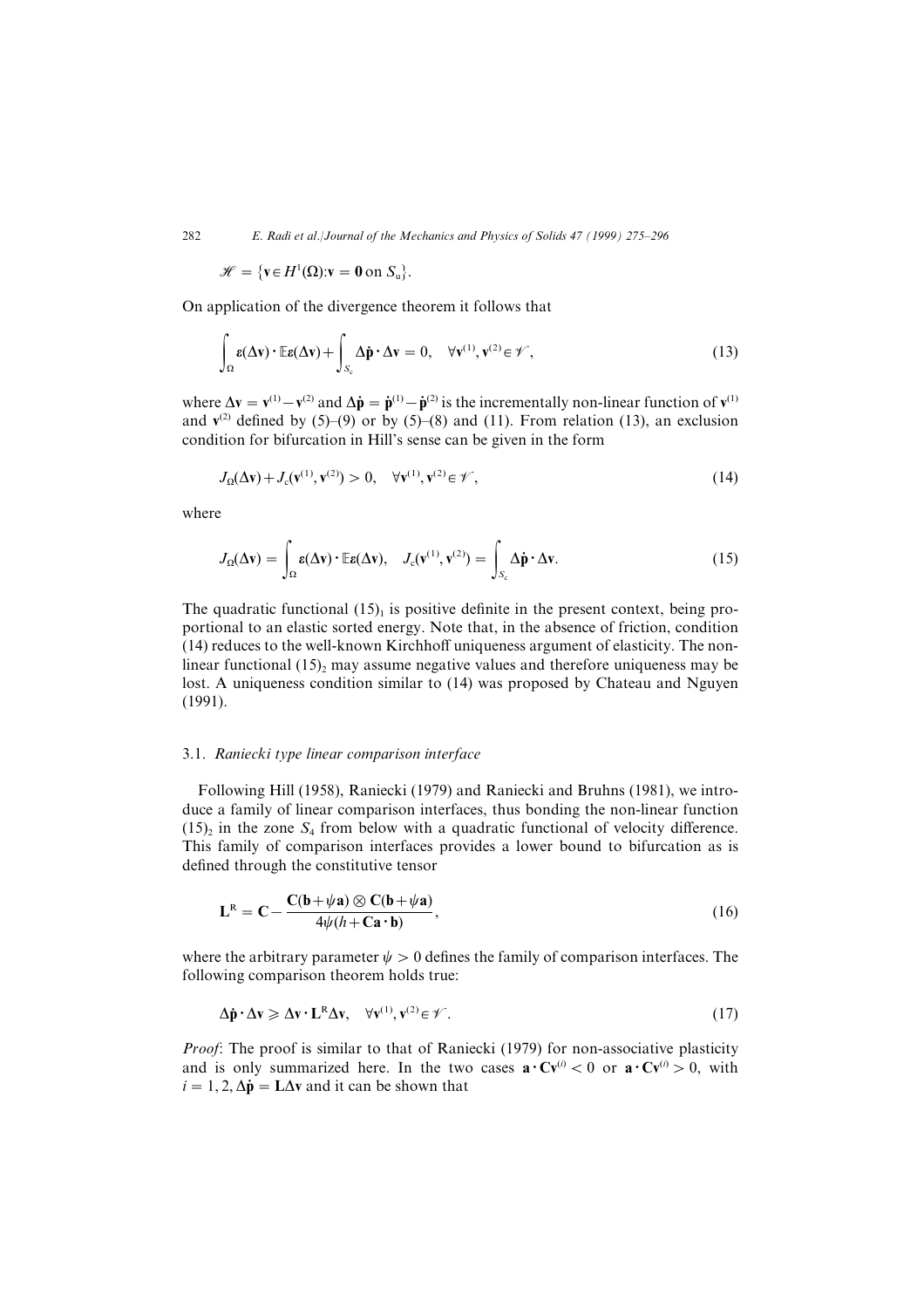$$
\Delta \mathbf{v} \cdot (\mathbf{L} - \mathbf{L}^{\mathbf{R}}) \Delta \mathbf{v} = \begin{cases} \frac{[\mathbf{C}(\mathbf{b} + \psi \mathbf{a}) \cdot \Delta \mathbf{v}]^2}{4\psi (h + \mathbf{C} \mathbf{a} \cdot \mathbf{b})} \ge 0 & \text{if } \mathbf{C} \mathbf{v}^{(i)} \cdot \mathbf{a} < 0\\ \frac{[\mathbf{C}(\mathbf{b} - \psi \mathbf{a}) \cdot \Delta \mathbf{v}]^2}{4\psi (h + \mathbf{C} \mathbf{a} \cdot \mathbf{b})} \ge 0 & \text{if } \mathbf{C} \mathbf{v}^{(i)} \cdot \mathbf{a} > 0 \end{cases}
$$

so that  $(17)$  is verified.

The condition  $\mathbf{a} \cdot \mathbf{C} \mathbf{v}^{(i)} < 0$  and  $\mathbf{a} \cdot \mathbf{C} \mathbf{v}^{(j)} > 0$ , with  $i, j = 1, 2(i \neq j)$ , only needs to be examined. In this case, algebraic manipulations yield

$$
4\psi(h + \mathbf{Ca} \cdot \mathbf{b})(\Delta \dot{\mathbf{p}} \cdot \Delta \mathbf{v} - \Delta \mathbf{v} \cdot \mathbf{L}^R \Delta \mathbf{v})
$$
  
= 
$$
[2\psi \mathbf{a} \cdot \mathbf{C} \mathbf{v}^{(i)} + (j - i)(\mathbf{b} - \psi \mathbf{a}) \cdot \mathbf{C} \Delta \mathbf{v}]^2 - 4\psi^2 (\mathbf{a} \cdot \mathbf{C} \mathbf{v}^{(i)}) (\mathbf{a} \cdot \mathbf{C} \mathbf{v}^{(j)}) \ge 0.
$$

# $3.2.$  A new linear comparison interface for the grazing zone

In the grazing zone  $S_2$ , the incremental constitutive equations are thoroughly nonlinear. In this zone we define a linear comparison interface bounding the non-linear functional  $(15)$ <sub>2</sub> from below with a quadratic functional of velocity difference. As for the Raniecki comparison solid, also the new comparison interface provides a lower bound to bifurcation.

We prove the following comparison theorem at every point of  $S_2$ , under the constitutive assumption  $(10)$ :

$$
\Delta \dot{\mathbf{p}} \cdot \Delta \mathbf{v} \geqslant -k_{\mathrm{N}} \frac{\sqrt{1+\mu^2}-1}{2} |\Delta \mathbf{v}|^2, \quad \forall \mathbf{v}^{(1)}, \mathbf{v}^{(2)} \in \mathscr{V}.
$$
 (18)

*Proof*: The proof follows from the preliminary lemma:

$$
\mu \Delta v_{\rm N} \Delta |\mathbf{v}_{\rm T}| + (\Delta v_{\rm N})^2 \geqslant -\frac{\sqrt{1+\mu^2}-1}{2} |\Delta \mathbf{v}|^2, \quad \forall \mathbf{v}^{(1)}, \mathbf{v}^{(2)} \in \mathscr{V}, \tag{19}
$$

which can be obtained from

$$
\mu \Delta v_{\rm N} \Delta |\mathbf{v}_{\rm T}| + (\Delta v_{\rm N})^2 = [\Delta v_{\rm N}, \Delta |\mathbf{v}_{\rm T}|] \begin{bmatrix} 1 & \mu/2 \\ \mu/2 & 0 \end{bmatrix} \begin{bmatrix} \Delta v_{\rm N} \\ \Delta |\mathbf{v}_{\rm T}| \end{bmatrix}
$$

$$
\geq -\frac{\sqrt{1 + \mu^2} - 1}{2} [(\Delta v_{\rm N})^2 + (\Delta |\mathbf{v}_{\rm T}|)^2]
$$

and  $|\Delta \mathbf{v}|^2 \geqslant [(\Delta v_N)^2 + (\Delta |\mathbf{v}_T|)^2].$ 

The proof is now divided into six cases, in which two solutions belonging to different constitutive situations are considered.

(1)  $\mathbf{v}^{(1)}$  corresponds to separation  $(v_N^{(1)} \le 0, \dot{\mathbf{p}}^{(1)} = 0)$  and  $\mathbf{v}^{(2)}$  to slip (10)<sub>3</sub>: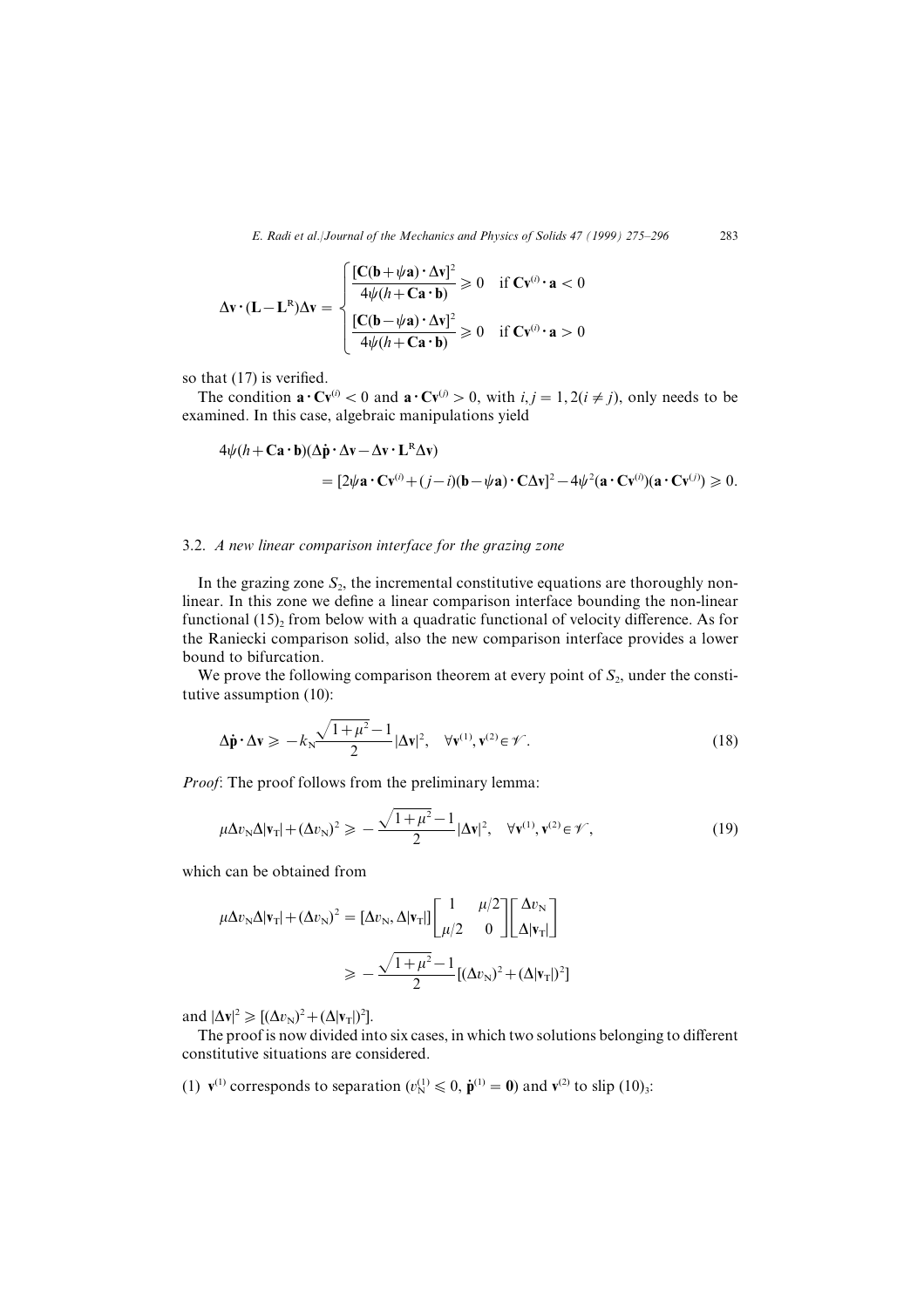$$
\Delta \dot{\mathbf{p}} \cdot \Delta v = k_{\mathrm{N}} v_{\mathrm{N}}^{(2)} \left[ \mu \left( |\mathbf{v}_{\mathrm{T}}^{(2)}| - \frac{\mathbf{v}_{\mathrm{T}}^{(2)} \cdot \mathbf{v}_{\mathrm{T}}^{(1)}}{|\mathbf{v}_{\mathrm{T}}^{(2)}|} \right) - \Delta v_{\mathrm{N}} \right]
$$

$$
\geqslant \min\big\{0,k_{\mathrm{N}}[\mu\Delta v_{\mathrm{N}}\Delta|\mathbf{v}_{\mathrm{T}}|+(\Delta v_{\mathrm{N}})^{2}]\big\},
$$

where  $-\Delta v_{\rm N} \ge v_{\rm N}^{(2)} > 0$  has been used.

(2) Both  $\mathbf{v}^{(1)}$  and  $\mathbf{v}^{(2)}$  correspond to slip  $(10)_3$ :

$$
\Delta \dot{\mathbf{p}} \cdot \Delta \mathbf{v} = \mu k_{\mathrm{N}} \left[ v_{\mathrm{N}}^{(2)} |\mathbf{v}_{\mathrm{T}}^{(2)}| + v_{\mathrm{N}}^{(1)} |\mathbf{v}_{\mathrm{T}}^{(1)}| - \mathbf{v}_{\mathrm{T}}^{(1)} \cdot \mathbf{v}_{\mathrm{T}}^{(2)} \left( \frac{v_{\mathrm{N}}^{(1)}}{|\mathbf{v}_{\mathrm{T}}^{(1)}|} + \frac{v_{\mathrm{N}}^{(2)}}{|\mathbf{v}_{\mathrm{T}}^{(2)}|} \right) \right] + k_{\mathrm{N}} (\Delta v_{\mathrm{N}})^{2}
$$
  
\$\geq k\_{\mathrm{N}} [\mu \Delta v\_{\mathrm{N}} \Delta |\mathbf{v}\_{\mathrm{T}}| + (\Delta v\_{\mathrm{N}})^{2}],

where  $\mathbf{v}_T^{(1)} \cdot \mathbf{v}_T^{(2)} \leqslant |\mathbf{v}_T^{(1)}||\mathbf{v}_T^{(2)}|$  has been used. (3)  $\mathbf{v}^{(1)}$  corresponds to separation ( $v_N^{(1)} \le 0$ ,  $\dot{\mathbf{p}}^{(1)} = 0$ ) and  $\mathbf{v}^{(2)}$  to stick (10)<sub>2</sub>:

$$
\Delta \dot{\mathbf{p}} \cdot \Delta \mathbf{v} = k_{\mathrm{T}} |\mathbf{v}_{\mathrm{T}}^{(2)}|^2 - k_{\mathrm{T}} \mathbf{v}_{\mathrm{T}}^{(1)} \cdot \mathbf{v}_{\mathrm{T}}^{(2)} + (k_{\mathrm{N}} v_{\mathrm{N}}^{(2)})^2 - k_{\mathrm{N}} v_{\mathrm{N}}^{(1)} v_{\mathrm{N}}^{(2)}
$$
  
\n
$$
\geq -k_{\mathrm{T}} |\mathbf{v}_{\mathrm{T}}^{(2)}| \left( \Delta |\mathbf{v}_{\mathrm{T}}| + \frac{1}{\mu} \Delta v_{\mathrm{N}} \right)
$$

 $\geqslant \min\left\{0, k_{\text{N}}[\mu \Delta v_{\text{N}}\Delta |\mathbf{v}_{\text{T}}| + (\Delta v_{\text{N}})^2]\right\},$ 

where  $-\Delta v_{\rm N} \ge v_{\rm N}^{(2)} > 0$  and  $k_{\rm T} |\mathbf{v}_{\rm T}^{(2)}| \le \mu k_{\rm N} v_{\rm N}^{(2)}$  have been used. (4)  $v^{(1)}$  corresponds to stick  $(10)_2$  and  $v^{(2)}$  to slip  $(10)_3$ :

$$
\Delta \dot{\mathbf{p}} \cdot \Delta \mathbf{v} = \mu k_{\mathrm{N}} v_{\mathrm{N}}^{(2)} \left( |\mathbf{v}_{\mathrm{T}}^{(2)}| - \frac{\mathbf{v}_{\mathrm{T}}^{(2)} \cdot \mathbf{v}_{\mathrm{T}}^{(1)}}{|\mathbf{v}_{\mathrm{T}}^{(2)}|} \right) - k_{\mathrm{T}} \mathbf{v}_{\mathrm{T}}^{(1)} \cdot (\mathbf{v}_{\mathrm{T}}^{(2)} - \mathbf{v}_{\mathrm{T}}^{(1)}) + k_{\mathrm{N}} (\Delta v_{\mathrm{N}})^{2}
$$
  
\n
$$
\geq -(\mu k_{\mathrm{N}} v_{\mathrm{N}}^{(2)} - \mathbf{k}_{\mathrm{T}} |\mathbf{v}_{\mathrm{T}}^{(1)}|) \Delta |\mathbf{v}_{\mathrm{T}}| + k_{\mathrm{N}} (\Delta v_{\mathrm{N}})^{2}.
$$

Now,  $\Delta |\mathbf{v}_{\mathrm{T}}| > 0 \Rightarrow \mu k_{\mathrm{N}} v_{\mathrm{N}}^{(2)} - k_{\mathrm{T}} |\mathbf{v}_{\mathrm{T}}^{(1)}| < 0 \Rightarrow \Delta \dot{\mathbf{p}} \cdot \Delta \mathbf{v} \ge 0$ , whereas if  $\Delta |\mathbf{v}_{\mathrm{T}}| \le 0$ :

 $\Delta \dot{\mathbf{p}} \cdot \Delta \mathbf{v} \geq k_{\text{N}} \Delta v_{\text{N}} (\mu \Delta |\mathbf{v}_{\text{T}}| + \Delta v_{\text{N}}).$ 

(5) Both  $\mathbf{v}^{(1)}$  and  $\mathbf{v}^{(2)}$  correspond to stick  $(10)_2$ :

$$
\Delta \dot{\mathbf{p}} \cdot \Delta \mathbf{v} = k_{\mathrm{T}} |\Delta \mathbf{v}_{\mathrm{T}}|^2 + k_{\mathrm{N}} (\Delta v_{\mathrm{N}})^2 \geqslant 0.
$$

(6) Both  $v^{(1)}$  and  $v^{(2)}$  correspond to separation  $(v_N^{(1)} \le 0$  and  $v_N^{(2)} \le 0$ ,  $\dot{\mathbf{p}}^{(1)} = \dot{\mathbf{p}}^{(2)} = \mathbf{0}$ ):

 $\Delta \dot{\mathbf{p}} \cdot \Delta \mathbf{v} = 0.$ 

In the special case in which  $k_N$  is a function of the current state, null for  $p=0$ , the comparison solid (18) gives  $\Delta \dot{p} \cdot \Delta v \geq 0$ . The case in which  $k_T$  vanishes for  $p = 0$  and  $k_N$  is not negative may be also interesting and is analyzed in the Appendix.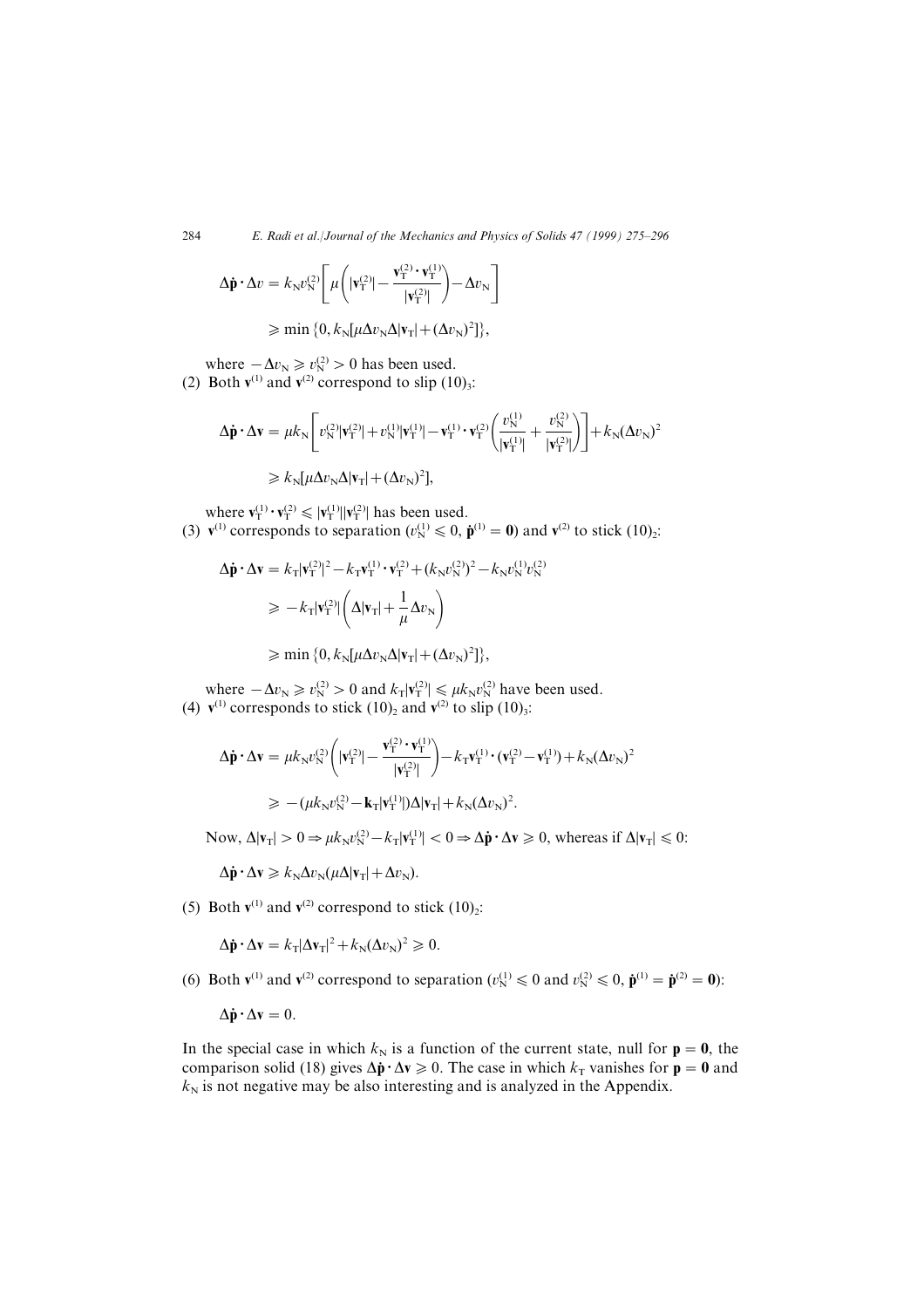## 3.3. Exclusion condition for bifurcation with quadratic functionals

The functional  $J_c$  in the exclusion condition (14) is the sum of the four contributions relative to the zones into which  $S_c$  has been divided, namely:  $J_c = J_1 + J_2 + J_3 + J_4$ , where

$$
J_k(\mathbf{v}^{(1)}, \mathbf{v}^{(2)}) = \int_{S_k} \Delta \dot{\mathbf{p}} \cdot \Delta \mathbf{v} \quad (k = 1, 2, 3, 4). \tag{20}
$$

It is necessary to separately analyze the four contributions  $J_k$ . Firstly, it may be easily checked that  $J_1 = 0$ , since  $\Delta \dot{\mathbf{p}} = \mathbf{0}$  on  $S_1$  as follows from (5).

We are now in a position to formulate the sufficient condition for uniqueness in terms of two quadratic functionals] The velocity problem of an elastic body with part of the boundary in frictional, unilateral contact with a stiffer constraint, defined by relations  $(5)$ – $(11)$ , is unique if

$$
J_{\Omega}(v) + J_c(v) > 0, \quad \forall v \in \mathcal{H}, \tag{21}
$$

where

$$
J_c(\mathbf{v}) = J_2(\mathbf{v}) + J_3(\mathbf{v}) + J_4(\mathbf{v}),
$$
  
\n
$$
J_2(\mathbf{v}) = \int_{S_2} k_{\rm N} \frac{1 - \sqrt{1 + \mu^2}}{2} |\mathbf{v}|^2, \quad J_3(\mathbf{v}) = \int_{S_3} \mathbf{v} \cdot \mathbf{C} \mathbf{v}, \quad J_4(\mathbf{v}) = \int_{S_4} \mathbf{v} \cdot \mathbf{L}^{\rm R} \mathbf{v}.
$$
 (22)

Therefore, the contributions to  $J_c$  from  $S_2$ ,  $S_3$  and  $S_4$  can be bounded by three quadratic functionals.

# 3.4. Lower bounds for  $J_2$ ,  $J_3$  and  $J_4$

Functionals  $J_2$ ,  $J_3$  and  $J_4$  defined in (22) can be estimated. In particular,

$$
J_2(\mathbf{v}) \ge \inf_{S_2} \left\{ k_N \frac{1 - \sqrt{1 + \mu^2}}{2} \right\} \|\mathbf{v}\|_{L^2(S_2)}^2 \le 0, \quad \forall \mathbf{v} \in \mathcal{H},
$$
\n(23)

and a lower bound to  $J_3$  is consequent to the positive definiteness of tensor C:

$$
J_3(\mathbf{v}) \geq \inf_{S_3} \{ \gamma \} \|\mathbf{v}\|_{L^2(S_3)}^2 \geq 0, \quad \forall \mathbf{v} \in \mathcal{H},
$$
\n(24)

where  $\gamma$  is the minimum (positive) eigenvalue of C. A lower bound for  $J_4$  can be found on the basis of the following proposition.

For every vector  $\bf{v}$ , the following inequality holds true:

$$
\mathbf{v} \cdot \mathbf{L}^{\mathbf{R}} \mathbf{v} \geqslant -\rho^{\mathbf{R}} \Gamma |\mathbf{v}|^2,\tag{25}
$$

where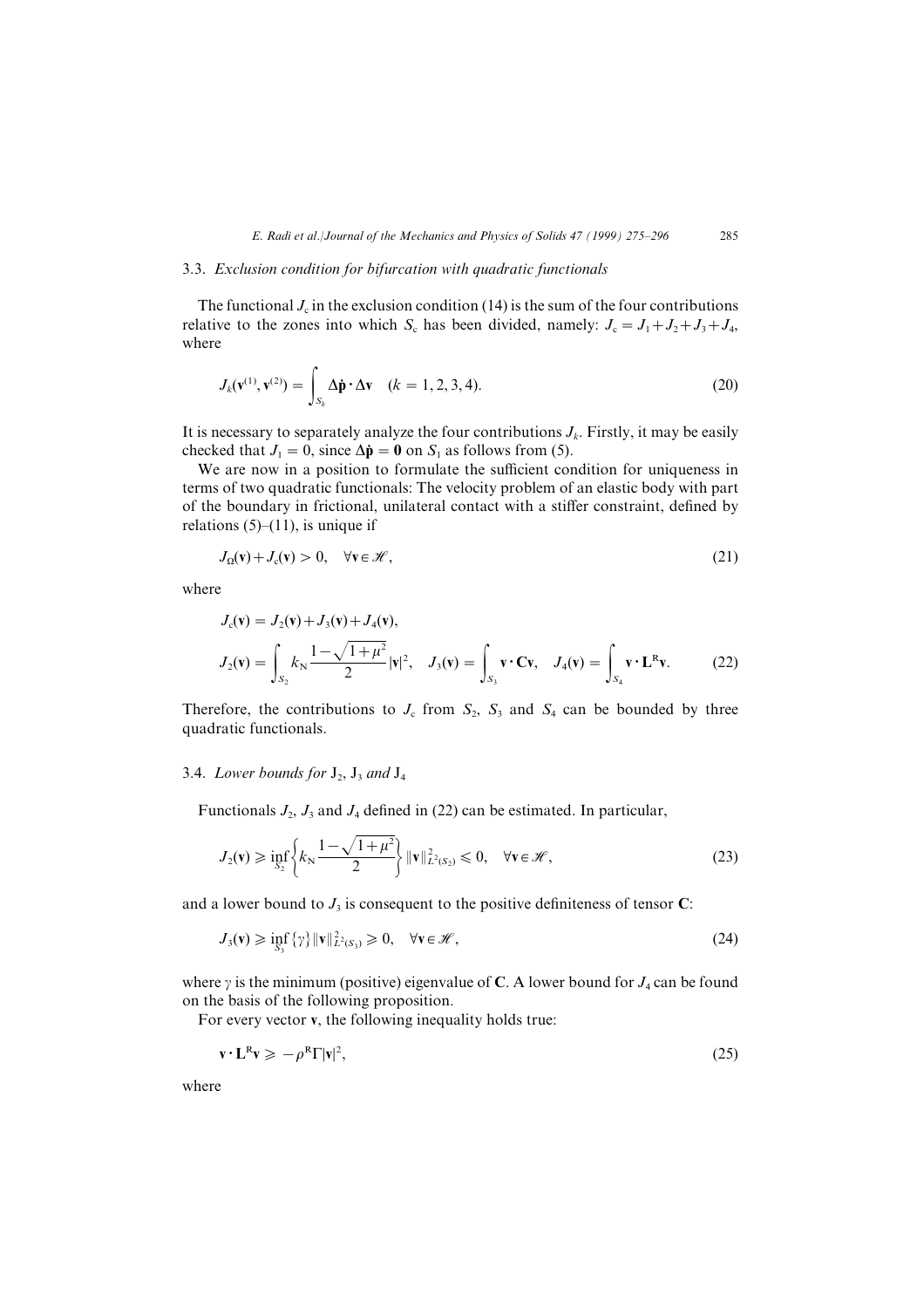$$
\rho^{\mathbf{R}} = \frac{1}{2} \left[ \frac{\sqrt{(\mathbf{C}\mathbf{a} \cdot \mathbf{a})(\mathbf{C}\mathbf{b} \cdot \mathbf{b})} - h}{h + \mathbf{C}\mathbf{a} \cdot \mathbf{b}} - 1 \right]
$$
(26)

and  $\Gamma$  is the maximum eigenvalue of C in the case  $\rho^R > 0$ .<sup>1</sup> Note that  $\rho^R$  is not less than zero for  $h \leq 0$ , but it may be less than zero for  $h > 0$ .

*Proof*: The Cauchy–Schwarz inequality in the metric induced by  $C$  (which is symmetric and positive definite), i.e.  $(\mathbf{a} \cdot \mathbf{C} \mathbf{b})^2 \leq (\mathbf{a} \cdot \mathbf{C} \mathbf{a})(\mathbf{b} \cdot \mathbf{C} \mathbf{b})$  yields for every vector v:

$$
\mathbf{v} \cdot \mathbf{L}^{\mathbf{R}} \mathbf{v} \geqslant \left[ 1 - \frac{(\mathbf{b} + \psi \mathbf{a}) \cdot \mathbf{C}(\mathbf{b} + \psi \mathbf{a})}{4\psi (h + \mathbf{C} \mathbf{a} \cdot \mathbf{b})} \right] (\mathbf{v} \cdot \mathbf{C} \mathbf{v})
$$
\n
$$
= \frac{1}{2} \left[ 1 - \frac{\mathbf{b} \cdot \mathbf{C} \mathbf{b} + \psi^2 \mathbf{a} \cdot \mathbf{C} \mathbf{a} - 2\psi h}{2\psi (h + \mathbf{C} \mathbf{a} \cdot \mathbf{b})} \right] (\mathbf{v} \cdot \mathbf{C} \mathbf{v}). \tag{27}
$$

The last term of the right hand side of  $(27)$  attains a maximum for

$$
\psi = \sqrt{\frac{Cb \cdot b}{Ca \cdot a}}
$$

and therefore, for every vector v:

$$
\mathbf{v} \cdot \mathbf{L}^{\mathrm{R}} \mathbf{v} \geqslant -\frac{1}{2} \bigg[ \frac{\sqrt{(\mathbf{C} \mathbf{a} \cdot \mathbf{a})(\mathbf{C} \mathbf{b} \cdot \mathbf{b})} - h}{h + \mathbf{C} \mathbf{a} \cdot \mathbf{b}} - 1 \bigg] (\mathbf{v} \cdot \mathbf{C} \mathbf{v}).
$$

It should be noted that the bound  $(25)$  is optimal because equality holds for  $\mathbf{v} = \mathbf{b} + \psi \mathbf{a}$ .

From the above proposition, the following lower bound to  $J_4$ (v) can be given:

$$
J_4(\mathbf{v}) \geqslant -\sup_{S_4} \{ \Gamma \rho^R \} \|\mathbf{v}\|_{L^2(S_4)}^2, \quad \forall \mathbf{v} \in \mathcal{H}.
$$
 (28)

Just neglecting the positive contribution of  $J_3$ , the following lower bound for  $J_c$ trivially follows:

$$
J_{c}(\mathbf{v}) \geqslant -\max\left\{\sup_{S_{2}^{\circ}}\left\{k_{N}\frac{\sqrt{1+\mu^{2}}-1}{2}\right\},\sup_{S_{4}^{\circ}}\left\{\Gamma\rho^{\mathbf{R}}\right\}\right\}\|\mathbf{v}\|_{L^{2}(S_{2}\cup S_{4})}^{2},\quad\forall\mathbf{v}\in\mathscr{H}.
$$
 (29)

### 3.5. Relations between the two linear comparison interfaces

Let us consider for C representation (7) and  $\beta = h = 0$ . The following inequality holds true:

<sup>&</sup>lt;sup>1</sup> In the case  $\rho^R \leq 0$ ,  $\Gamma$  should correspond to the minimum eigenvalue. This case is less interesting, because it is  $J_4 \geq 0$  (see also the following Section 3.6).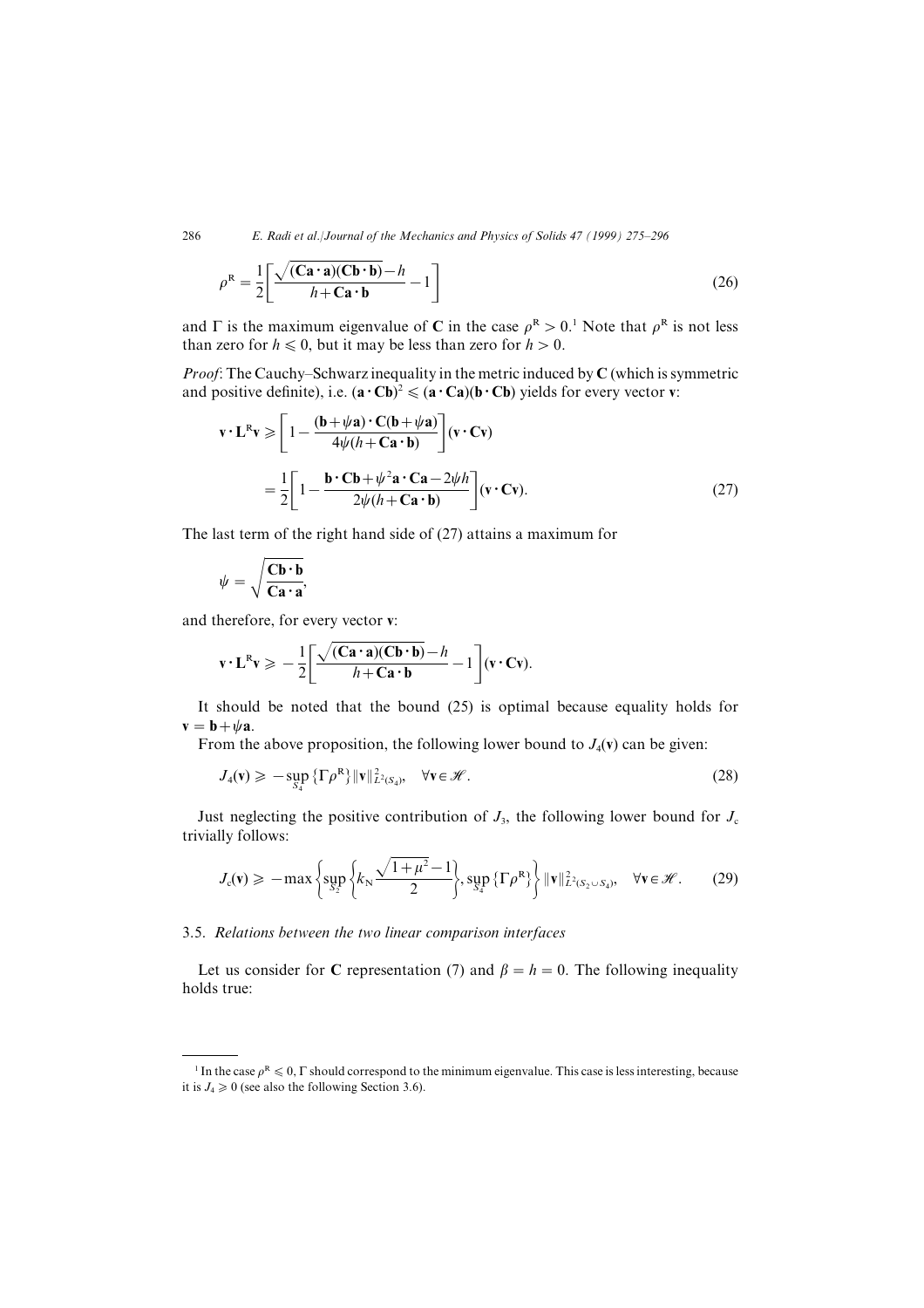$$
k_{\rm N} \frac{\sqrt{1+\mu^2}-1}{2} \leqslant \max\left\{k_{\rm N}, k_{\rm T}\right\} \rho^{\rm R},\tag{30}
$$

where, in this case  $(26)$  reduces to

$$
\rho^{\rm R} = \frac{1}{2} \left( \sqrt{1 + \mu^2 \frac{k_{\rm N}}{k_{\rm T}}} - 1 \right).
$$

Equality occurs in (30) for  $k_N = k_T$  or  $\mu = 0$ . A consequence of inequality (30) is that the Raniecki comparison interface may still be used to provide a bound also in the grazing zone  $S_2$ . However, this bound is not optimal.

#### 3.6. A local condition for uniqueness

Invoking experimental evidence, it is often assumed in the literature that the compliance of the contact constraint,  $k_N$  and  $k_T$ , is a function of the contact pressure (Oden and Martins, 1985; Klarbring, 1990a; Buczkowski and Kleiber, 1997). In particular, it is often assumed that both the normal and tangential compliances vanish at zero contact pressure. In this case,  $\dot{\mathbf{p}} = \mathbf{0}$ , the grazing and separation zones can be included in the same zone, for which  $J_1 = J_2 = 0$ . This situation also applies in the case where the tangential compliance is null for zero contact pressure\ but the normal compliance is not (see the Appendix). In other cases, as for instance in Stankowski et al. (1993), the separation and consequently the vertex behavior in the grazing zone are assumed not to exist. In all these cases (where  $J_2$  is a priori null) as  $J_\Omega$  is always positive,  $\rho^R$  < 0 is a local sufficient condition for uniqueness. This condition can be written in terms of a critical value of the interfacial hardening modulus. Therefore, the solution of the contact problem is unique when

$$
h > h_{\rm cr} = \frac{1}{2} \{ \sqrt{(\mathbf{C}\mathbf{a} \cdot \mathbf{a})(\mathbf{C}\mathbf{b} \cdot \mathbf{b})} - \mathbf{C}\mathbf{a} \cdot \mathbf{b} \} \ge 0. \tag{31}
$$

Condition  $(31)$  is analogous to the condition of positiveness of second order work in plasticity (Maier and Hueckel, 1979). Extending this analogy, it may be interesting to note that the interfacial operator **L** is positive definite for  $h > h_{cr}$ . This follows immediately from the comparison theorem, noting that for every vector  $\mathbf{v}$ ,

$$
v\mathbf{\cdot} L v\geqslant v\mathbf{\cdot} L^R v.
$$

But  $L^R$  is positive definite for  $h > h_{cr}$ , and  $\mathbf{v} \cdot \mathbf{L} \mathbf{v} = 0$  for  $h = h_{cr}$  and

$$
\mathbf{v} = \mathbf{b}\sqrt{\mathbf{C}}\mathbf{a}\cdot\mathbf{a} + \mathbf{a}\sqrt{\mathbf{C}}\mathbf{b}\cdot\mathbf{b}.
$$

Note that the coincidence between loss of positive definiteness of the two operators  $L^R$  and L implies that bifurcation is excluded when L is positive definite. This result is analogous to the situation of elastoplasticity (Raniecki, 1979).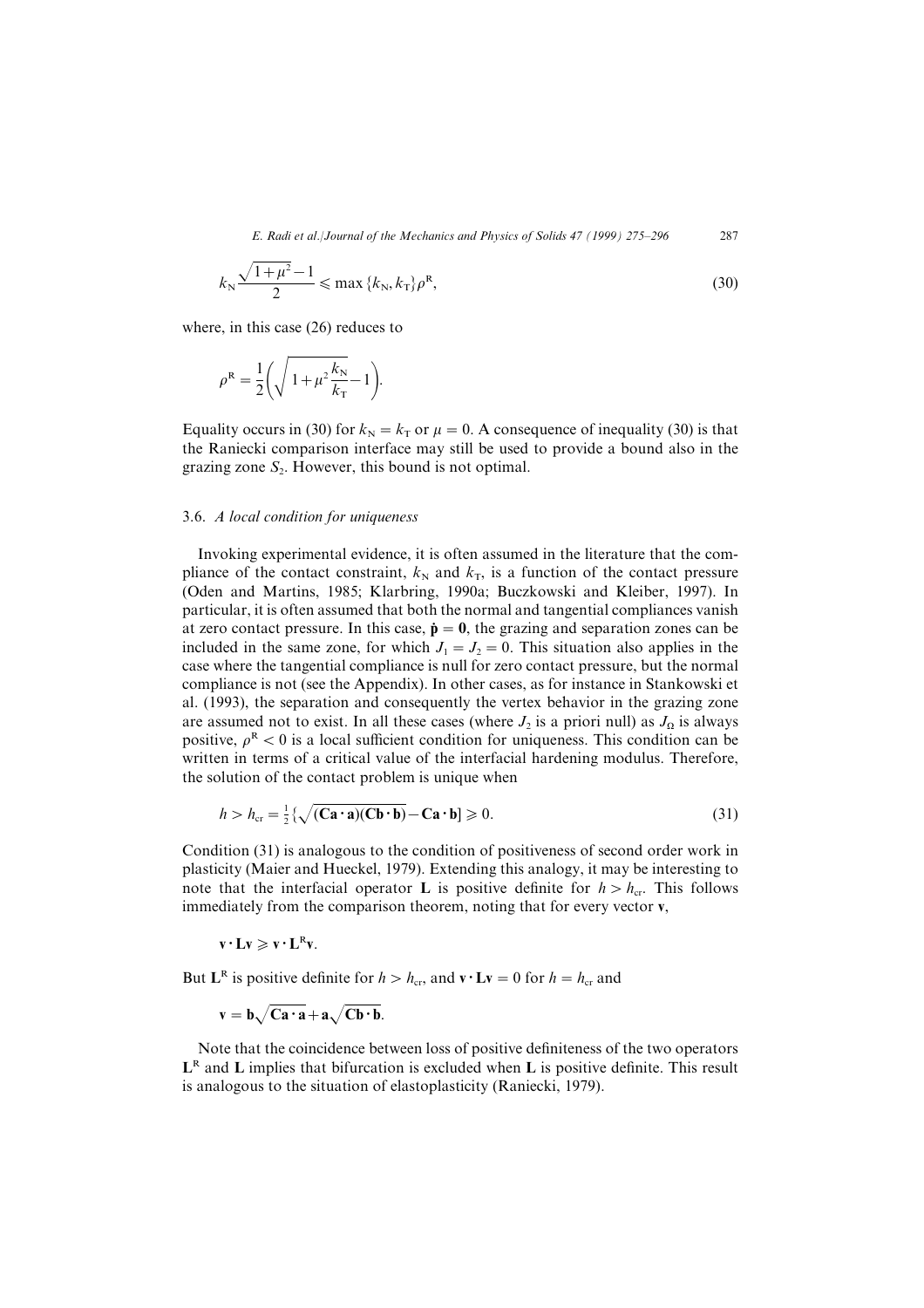## 3.7. Lower bounds for  $J_{\rm o}$

Estimates of the functional  $J_{\Omega}$  are presented in the following by using classical arguments of functional analysis. When meas  $\{S_u\} > 0$ , it may be proved that there is a positive constant  $K$ , which depends on the geometry of the body and the extent of  $S_{\rm u}$ , such that

$$
\|\boldsymbol{\varepsilon}(\mathbf{u})\|_{L^2(\Omega)} \geqslant K \|\mathbf{u}\|_{H^1(\Omega)}, \quad \forall \mathbf{u} \in \mathcal{H},
$$
\n(32)

where  $\varepsilon(\mathbf{u}) = (\nabla \mathbf{u} + \nabla \mathbf{u}^T)/2$ . Note that inequality (32) is an immediate consequence of the Korn and Poincaré inequalities when  $\partial \Omega = S_{\mathfrak{n}}$ . The generalization to the case meas  $\{S_u\} > 0$  was given in (Fichera, 1972; see also Brenner and Scott, 1994, Section 9.2).

If  $\alpha > 0$  denotes the minimum eigenvalue of E, by using standard coercivity arguments we can write

$$
J_{\Omega}(\mathbf{v}) \geq \alpha \|\mathbf{\varepsilon}(\mathbf{v})\|_{L^2(\Omega)}^2 \geq \alpha K^2 \|\mathbf{v}\|_{H^1(\Omega)}^2, \quad \forall \mathbf{v} \in \mathcal{H}.
$$

An application of the trace theorem:

$$
c_0 \|\gamma_0(\mathbf{u})\|_{L^2(\partial\Omega)} \le \|\mathbf{u}\|_{H^1(\Omega)}, \quad \forall \mathbf{u} \in H^1(\Omega), \tag{34}
$$

where  $\gamma_0$  is the trace operator,  $c_0$  is a positive constant (depending on the geometry of the body, for instance for a unit disk  $c_0 = 8^{-1/4}$ ; see Brenner and Scott, 1994, Section  $(1.6)$ , yields

$$
J_{\Omega}(\mathbf{v}) \geq \alpha (c_0 K)^2 \|\gamma_0(\mathbf{v})\|_{L^2(\partial\Omega)}^2 \geq \alpha (c_0 K)^2 \|\mathbf{v}\|_{L^2(S_2 \cup S_4)}^2 \quad \forall \mathbf{v} \in \mathcal{H}.
$$
 (35)

It should be noted that the last inequality of (35) clearly underestimates  $J_{\Omega}$ , since the bound is obtained considering only the contribution of zones  $S_2$  and  $S_4$ .

#### 3.8. Lower bounds to the sufficient conditions for uniqueness

Finally, from the lower bound (29) to  $J_c$  and (35) to  $J_\Omega$ , it follows:

$$
J_{\Omega}(\mathbf{v}) + J_{c}(\mathbf{v})
$$
\n
$$
\geqslant \left[ \alpha (c_{0} K)^{2} - \max \left\{ \sup_{S_{2}} \left\{ k_{N} \frac{\sqrt{1 + \mu^{2}} - 1}{2} \right\}, \sup_{S_{4}} \left\{ \Gamma \rho^{R} \right\} \right\} \right] \|\mathbf{v}\|_{L^{2}(S_{2} \cup S_{4})}^{2}, \qquad (36)
$$
\n
$$
\forall \mathbf{v} \in \mathcal{H},
$$

and thus, an exclusion condition for bifurcation can be given in the form

$$
\max\left\{\sup_{S_2^D}\left\{k_N\frac{\sqrt{1+\mu^2}-1}{2}\right\},\sup_{S_4^D}\left\{\Gamma\rho^R\right\}\right\}<\alpha(c_0K)^2,\tag{37}
$$

where  $\Gamma$  and  $\rho^R$  depend on the constitutive laws of the interface. Moreover, the positive constants  $\alpha$ ,  $c_0$  and K depend on the elastic constitutive tensor, the geometry and boundary conditions of the solid  $\Omega$ . A condition analogous to (37) was obtained by Klarbring et al. (1988) for a particular constitutive assumption concerning the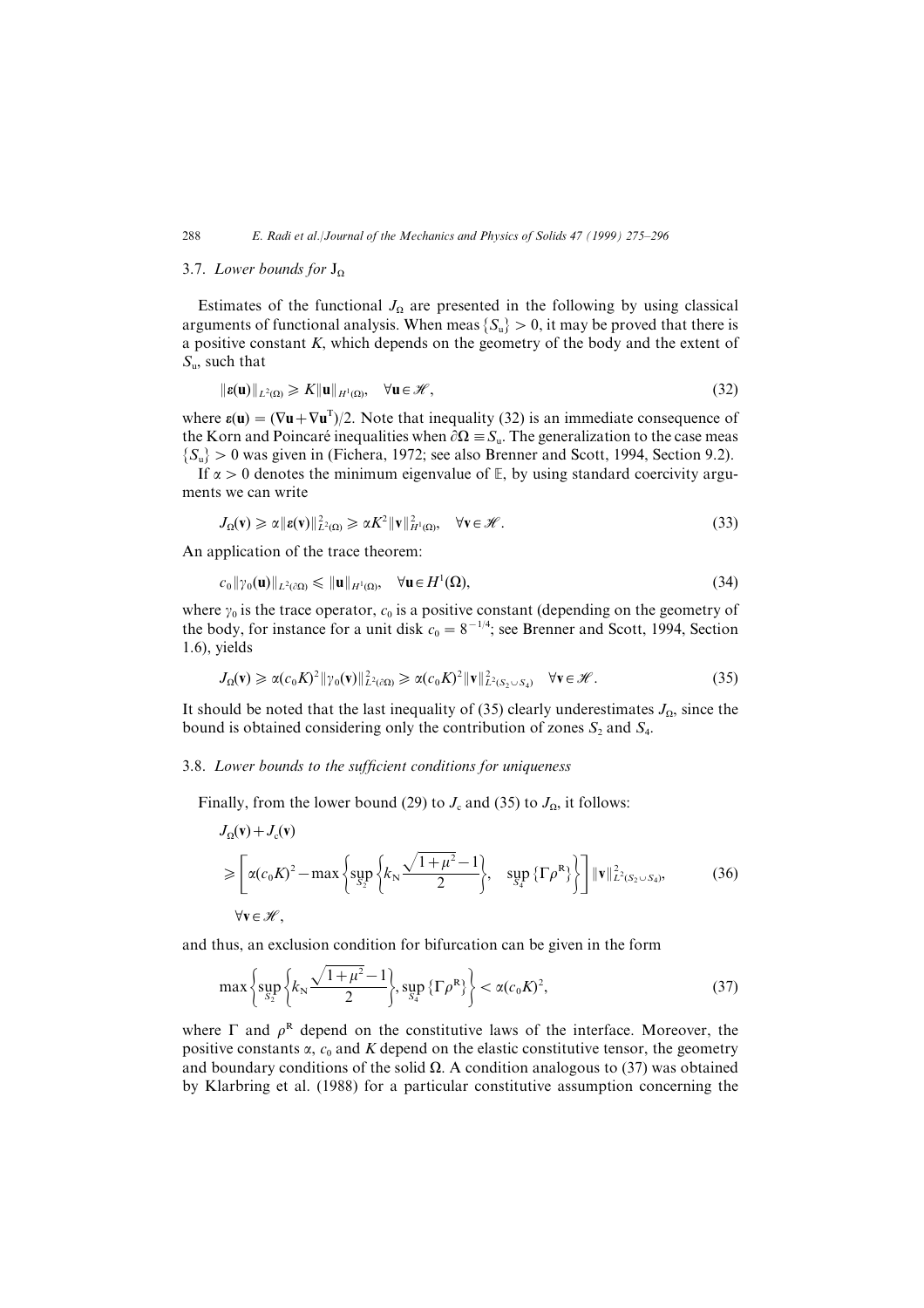normal compliance. It may be important to remark that condition  $(37)$  depends on the extent of the grazing zone  $S_2$  and of the slip/stick zone  $S_4$ . However, in the interesting case in which  $h = \beta = 0$ ,  $\mu$  is constant and C admits representation (7) with constant values of  $k_N$  and  $k_T$ , condition (37) can be made independent of these zones, just observing from (30) that

$$
\max\left\{\sup_{S_2}\left\{k_N\frac{\sqrt{1+\mu^2}-1}{2}\right\},\sup_{S_4^R}\left\{\Gamma\rho^R\right\}\right\}\leqslant\max\left\{k_N,k_T\right\}\frac{1}{2}\left(\sqrt{1+\mu^2\frac{k_N}{k_T}}-1\right),\tag{38}
$$

and therefore the exclusion condition becomes

$$
\max\{k_N, k_T\} \frac{1}{2} \left( \sqrt{1 + \mu^2 \frac{k_N}{k_T}} - 1 \right) < \alpha(c_0 K)^2. \tag{39}
$$

It should be noted that condition  $(39)$  is independent of the loading program and therefore uniqueness can be a priori established.

#### 4. Examples

We present in this section applications of the exclusion criterion  $(39)$  to a twodimensional elastic system and to a 2 D.O.F. elastic structure. The conditions of bifurcation of the elastic structure were already known from Curnier and Alart (1988) and Klarbring (1990b), in the limit case of Signorini's contact with Coulomb friction. All the following examples are referred to a simple constitutive interface model without hardening and wear, i.e. with  $\beta = h = 0$ , which is explained in the following.

### 4.1. Specialization of exclusion condition to a simple constitutive model

The elastic constitutive tensor of the body is assumed isotropic\ namely

$$
\mathbb{E} = 2G\mathbb{I} + \lambda \mathbf{I} \otimes \mathbf{I},\tag{40}
$$

where G and  $\lambda$  are the Lamé constants and the interface stiffness tensor C is assumed in the form (7) with constant  $k_N$  and  $k_T$ . Therefore, the eigenvalue  $\alpha$  is equal to 2G. Furthermore, wear and hardening at the interface are neglected (i.e.  $\beta = h = 0$ ), and thus

$$
\mathbf{a} = \frac{\mathbf{p}_{\mathrm{T}}}{|\mathbf{p}_{\mathrm{T}}|} - \mu \mathbf{n}, \quad \mathbf{b} = \frac{\mathbf{p}_{\mathrm{T}}}{|\mathbf{p}_{\mathrm{T}}|}, \tag{41}
$$

where  $\mu$  is assumed constant. In this case,  $\Gamma$  coincides with max  $\{k_N, k_T\}$ , and the sufficient exclusion condition for bifurcation (39) becomes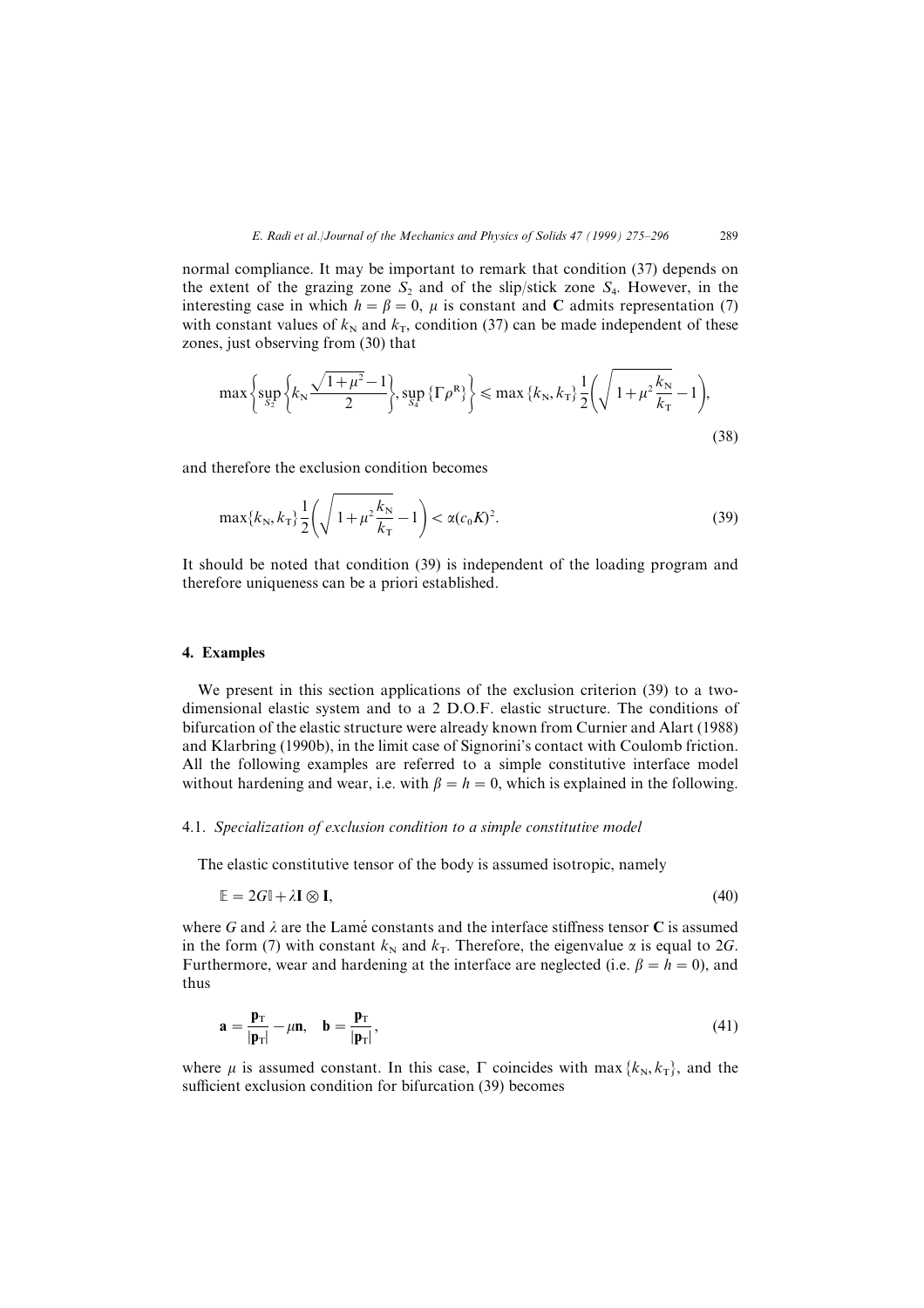$$
\mu^2 < \frac{8Gc_0^2K^2k_{\rm T}}{k_{\rm N}\max\{k_{\rm N},k_{\rm T}\}} \bigg(1 + \frac{2Gc_0^2K^2}{\max\{k_{\rm N},k_{\rm T}\}}\bigg). \tag{42}
$$

In the limit case when  $k_N \to \infty$ , we obtain an approximation of the impenetrability condition, corresponding to the Signorini problem with Coulomb friction. In this case, condition (42) gives as a limit value  $\mu = 0$ , a circumstance also occurring in an analogous condition given by Klarbring et al. (1988). This trivial result may be related to the fact that the sufficient condition for uniqueness turns out to be in this limit case over-sufficient.

In the other limit case when  $k_T \to \infty$ , a finite limit is obtained from (42):

$$
\mu^2 < \frac{8Gc_0^2 K^2}{k_{\rm N}}.\tag{43}
$$

#### 4.2. Elastic square domain with friction on one side

A linear-elastic, isotropic square domain (having size dimension  $a$ ) is considered, as shown in Fig. 3. On the left side of the domain displacements are prescribed to be zero, i.e.  $u_i(0, x_2) = 0$   $(i = 1, 2)$ .

On the right side a frictional constraint is present\ corresponding to the constitutive equations  $(7)$  and  $(41)$  and on the upper and lower sides a generic, but symmetric (about the  $x_1$ -axis) system of forces is prescribed, i.e.



Fig. 3. Two-dimensional elastic domain with one side in frictional contact.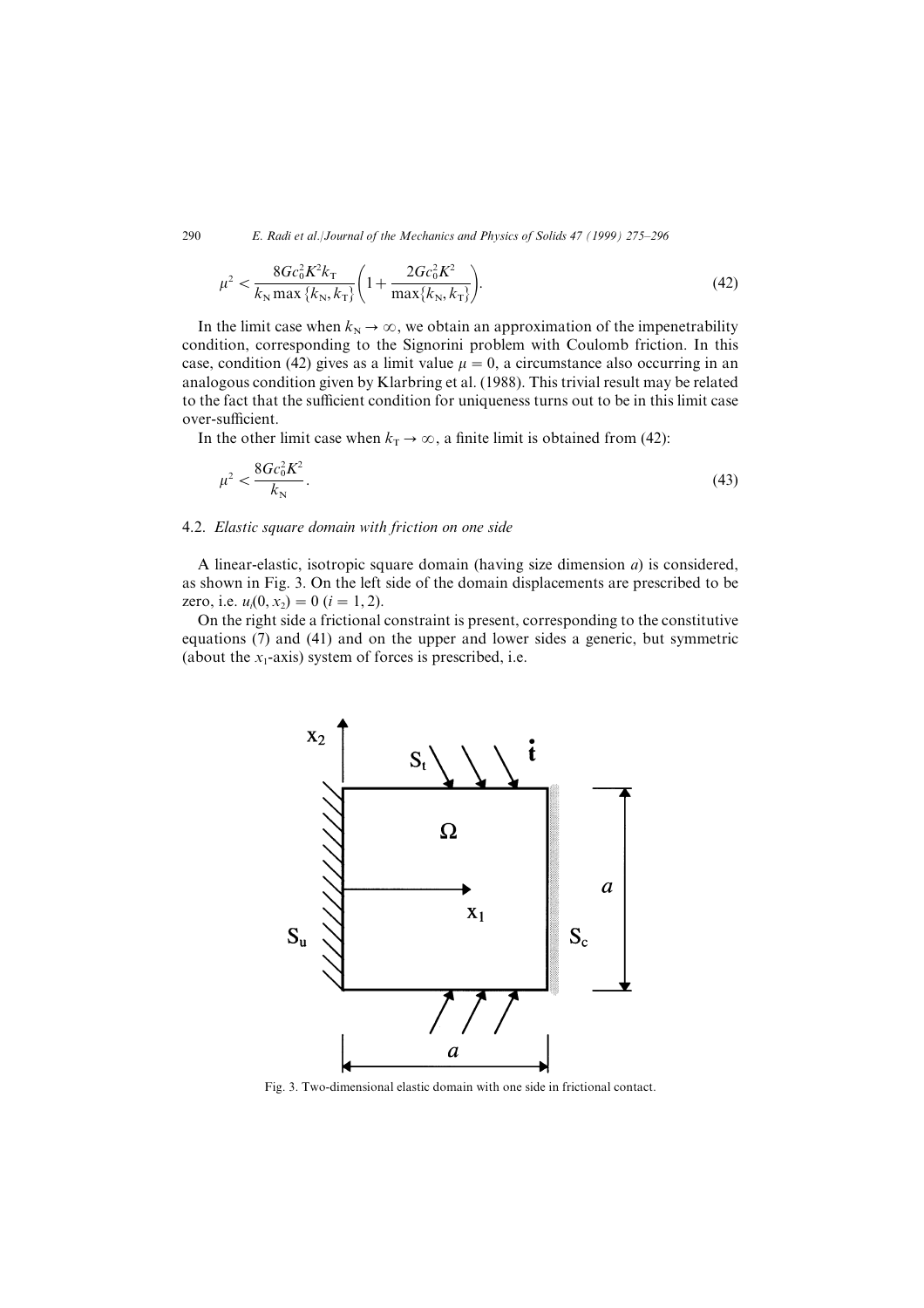$$
t_2(x_1, a/2) = -t_2(x_1, -a/2), \quad t_1(x_1, a/2) = t_1(x_1, -a/2). \tag{44}
$$

Bifurcations with null mean spin (including symmetric bifurcations about the  $x_1$ -axis) can be excluded as follows. First, we want to bound the norm in  $L^2(\Omega)$  of the velocity gradient field in the body, with the norm in  $L^2(S_c)$  of the velocity in the zone of contact. To this purpose, following an argument similar to Villaggio (1977, Section 9.3) and Brenner and Scott (1994, Section 1.6), we write, for  $v_i \in C^1(\bar{\Omega})$ ,

$$
v_i(x_1, x_2) - v_i(0, x_2) = \int_0^{x_1} \frac{\partial v_i(t, x_2)}{\partial t} dt \quad (i = 1, 2),
$$
\n(45)

which, taking into account the condition  $v_i(0, x_2) = 0$ , squaring each member and applying the Cauchy–Schwarz inequality, becomes

$$
v_i^2(x_1, x_2) \le x_1 \int_0^{x_1} \left(\frac{\partial v_i}{\partial x_1}\right)^2 dx_1 \le a \int_0^a \left(\frac{\partial v_i}{\partial x_1}\right)^2 dx_1 \quad (i = 1, 2).
$$
 (46)

Evaluating (46) for  $x_1 = a$  and summing the components, we obtain

$$
v_1^2(a, x_2) + v_2^2(a, x_2) \le a \int_0^a |\nabla \mathbf{v}|^2 dx_1.
$$
 (47)

Finally, integration for  $x_2$  between  $-a/2$  and  $a/2$  of both sides of (47) yields

$$
\|\mathbf{v}\|_{L^2(\mathcal{S}_c)}^2 \leqslant a \|\nabla \mathbf{v}\|_{L^2(\Omega)}^2.
$$
\n
$$
(48)
$$

Now, we restrict the attention to bifurcation satisfying null mean spin, i.e.

$$
\int_{\Omega} (v_{i,j} - v_{j,i}) \, \mathrm{d}\Omega = 0,
$$

which includes symmetric bifurcations. For this case Korn's constant has been bounded by Horgan and Payne (1983) (see also Horgan, 1995) between 4 and  $8+4\sqrt{2}$  and its precise value has been conjectured to be seven. Assuming this conjecture value, we obtain

$$
\|\mathbf{v}\|_{L^2(S_2\cup S_4)}^2 \leqslant \|\mathbf{v}\|_{L^2(S_c)}^2 \leqslant a\|\nabla\mathbf{v}\|_{L^2(\Omega)}^2 < 7a\|\mathbf{\varepsilon}(\mathbf{v})\|_{L^2(\Omega)}^2,\tag{49}
$$

and we can conclude that in this case that the constant  $(c_0K)^2$  in (42) takes the value  $1/(7a)$ . Note that in this way, condition (42) depends on the dimensional parameter  $\overline{a}$ .

# 4.3. A structural example

Let us consider the elastic frame in Fig. 4, having a frictional constraint on one edge. The elastic incremental relations between forces and displacements at the point in frictional unilateral contact, are given by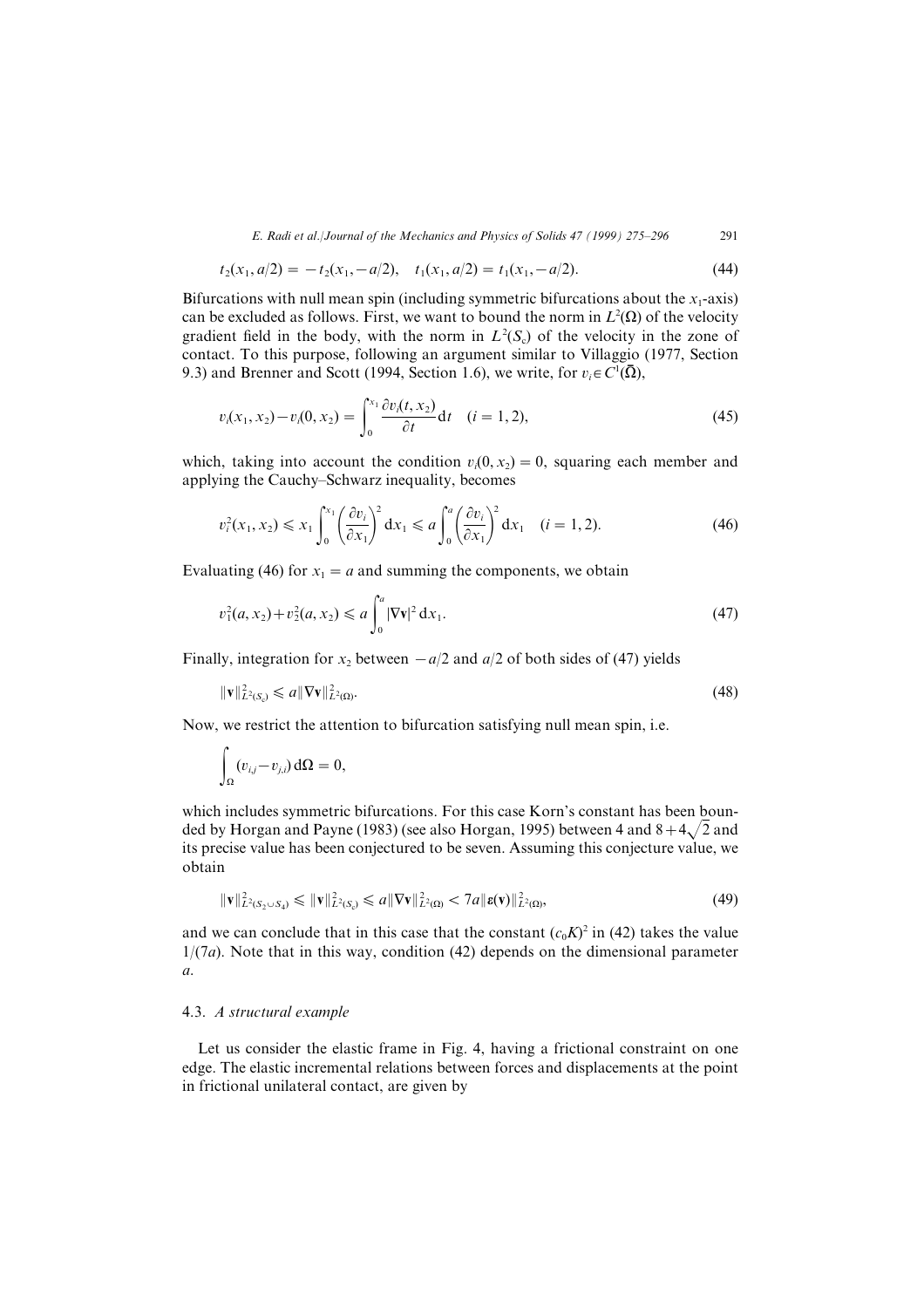

Fig. 4. Elastic frame with frictional constraint.

$$
-\dot{\mathbf{p}} = \mathbf{K}\mathbf{v},\tag{50}
$$

where

$$
\mathbf{p} = \{p_{N}, p_{T}\}, \quad \mathbf{v} = \{v_{N}, v_{T}\}, \quad \mathbf{K} = \kappa \begin{bmatrix} 8 & 3 \\ 3 & 2 \end{bmatrix},
$$
 (51)

and  $\kappa = 6EI/(7l^3)$ , being EJ the flexural rigidity of the frame elements. Moreover, for the frictional support with elastic compliance, we have

$$
\mathbf{a} = \left\{-\mu, \frac{p_{\rm T}}{|p_{\rm T}|}\right\}, \quad \mathbf{b} = \left\{0, \frac{p_{\rm T}}{|p_{\rm T}|}\right\}, \quad \mathbf{C} = \begin{bmatrix} k_{\rm N} & 0\\ 0 & k_{\rm T} \end{bmatrix},\tag{52}
$$

and thus a substitution of (52) into (26), by considering  $h=0$ , gives

$$
\rho^{\mathcal{R}} = \frac{1}{2} \left( \sqrt{1 + \frac{k_{\mathcal{N}}}{k_{\mathcal{I}}}} \mu^2 - 1 \right).
$$
\n(53)

In this case, the two functionals in the sufficient condition for uniqueness  $(21)$  may be directly estimated to be

$$
J_{\Omega}(\mathbf{v}) = \int_{\Omega} \frac{\dot{M}^2}{EJ} dx = \mathbf{v} \cdot \mathbf{K} \mathbf{v}, \quad J_{\rm c}(\mathbf{v}) \ge -\rho^{\rm R}(\mathbf{v} \cdot \mathbf{C} \mathbf{v}), \tag{54}
$$

where  $M$  is the bending moment. Therefore, bifurcation is excluded when

$$
\mathbf{v} \cdot (\mathbf{K} - \rho^{\mathrm{R}} \mathbf{C}) \mathbf{v} > 0, \quad \forall \mathbf{v} \neq \mathbf{0}.\tag{55}
$$

The 2×2 symmetric matrix ( $K-\rho<sup>R</sup>C$ ) turns out to be positive definite if both its determinant and trace are positive, namely if  $\rho^R < \rho_c$ , where

$$
\rho_{\rm c} = \frac{\kappa}{k_{\rm T} k_{\rm N}} \{ 4k_{\rm T} + k_{\rm N} - \sqrt{16k_{\rm T}^2 + k_{\rm N}^2 + k_{\rm T}k_{\rm N}} \}.
$$
\n(56)

Therefore, by using results (53) and (56) uniqueness is ensured when  $\mu < \mu_R$ , where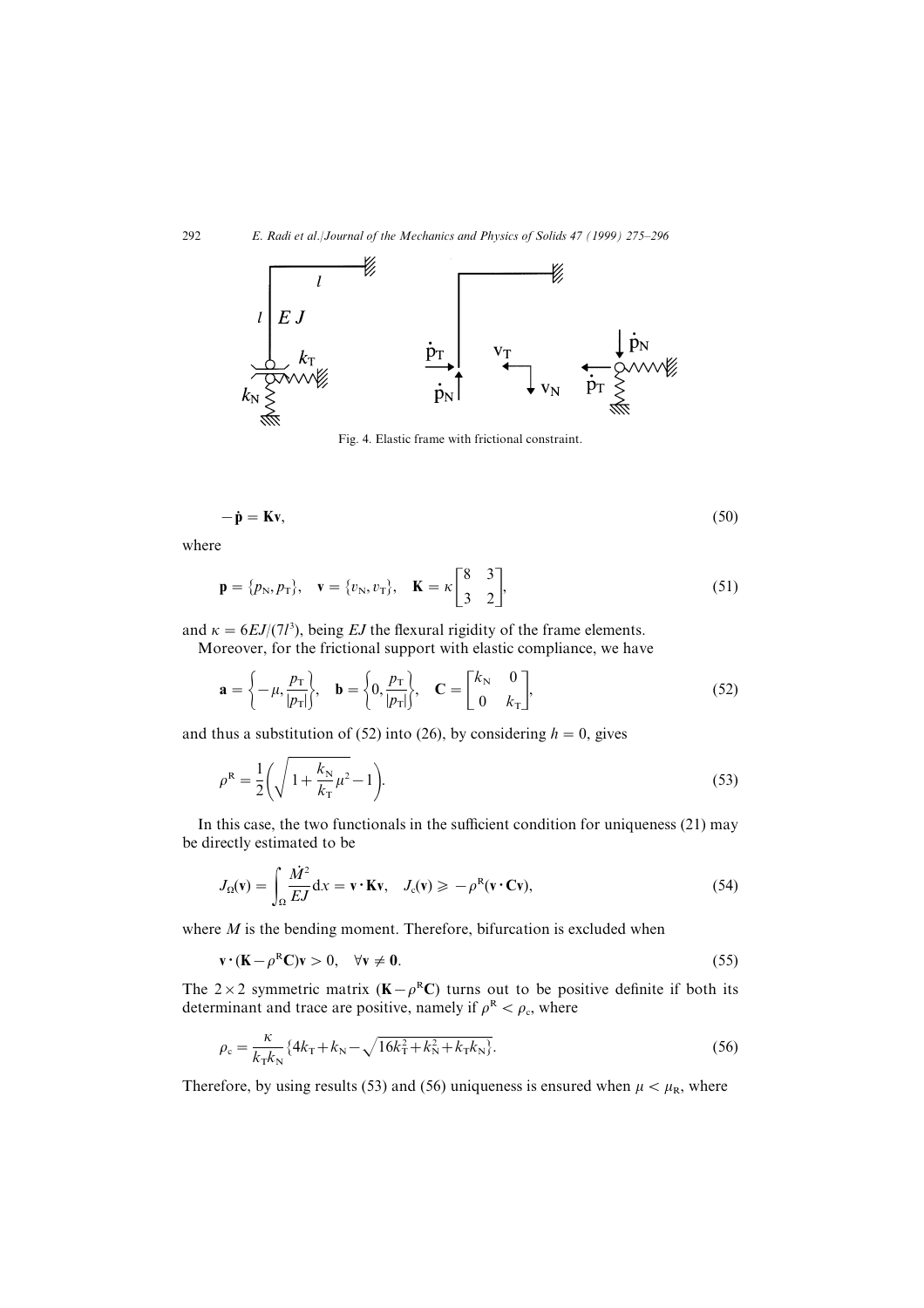$$
\mu_{\rm R} = \left[ 4\rho_{\rm c} (1+\rho_{\rm c}) \frac{k_{\rm T}}{k_{\rm N}} \right]^{1/2} . \tag{57}
$$

It should be noted that in the limit case of Signorini's contact with Coulomb friction. obtained as  $k_N \to \infty$ , the critical value of the frictional coefficient (57) reduces to  $\mu_R = 0$ . On the other hand, it is known from Klarbring (1990b) that bifurcation may occur for  $\mu \ge \mu_H = 2/3$ . Therefore, the criterion of exclusion of bifurcation turns out to be in this limit case over-sufficient.

# 5. Conclusions

Conditions for bifurcation in velocities of linear elastic solids in frictional, quasistatic, unilateral contact with a stiffer constraint on a part of the boundary have been examined. A normal and tangential compliance has been assumed in the zone of contact. This is a largely used assumption for contact problems. Global exclusion conditions for bifurcation in velocity have been proposed, which are similar to conditions formulated for elastoplasticity (Hill, 1958; Raniecki, 1979; Raniecki and Bruhns, 1981). Global and local exclusion conditions for bifurcation are derived making use of results from functional analysis. It may be important to mention that in the specific case where the contact pressure is zero, the assumed incremental constitutive laws for the contact are thoroughly non-linear. For this behavior, an incrementally linear composition contact law has been formulated.

The main advantage of the proposed approach to bifurcation, an alternative to that of Klarbring et al.  $(1988)$  and Klarbring  $(1990a)$ , is the possibility of a generalization to include large strain and elastoplastic behavior of the solid in contact. Its main shortcoming is related to the fact that the conditions for uniqueness may well be often over-sufficient, a fact already known in the context of elastoplasticity. Due to its connections with elastoplasticity theory\ the proposed method of analysis furnishes a new key to explore the behavior of non-associative elastoplastic solids, taking advantage of the analogy with friction.

# Acknowledgements

The authors wish to express their gratitude to Prof. Gianpietro Del Piero (University of Ferrara) for fruitful discussions. Financial support of M.U.R.S.T.  $40\%$  and  $60\%$ is gratefully acknowledged.

#### Appendix: A special interfacial constitutive law

We consider here the case in which the elastic compliance of the interface  $C$  reduces, for vanishing contact pressure  $p=0$ , to the law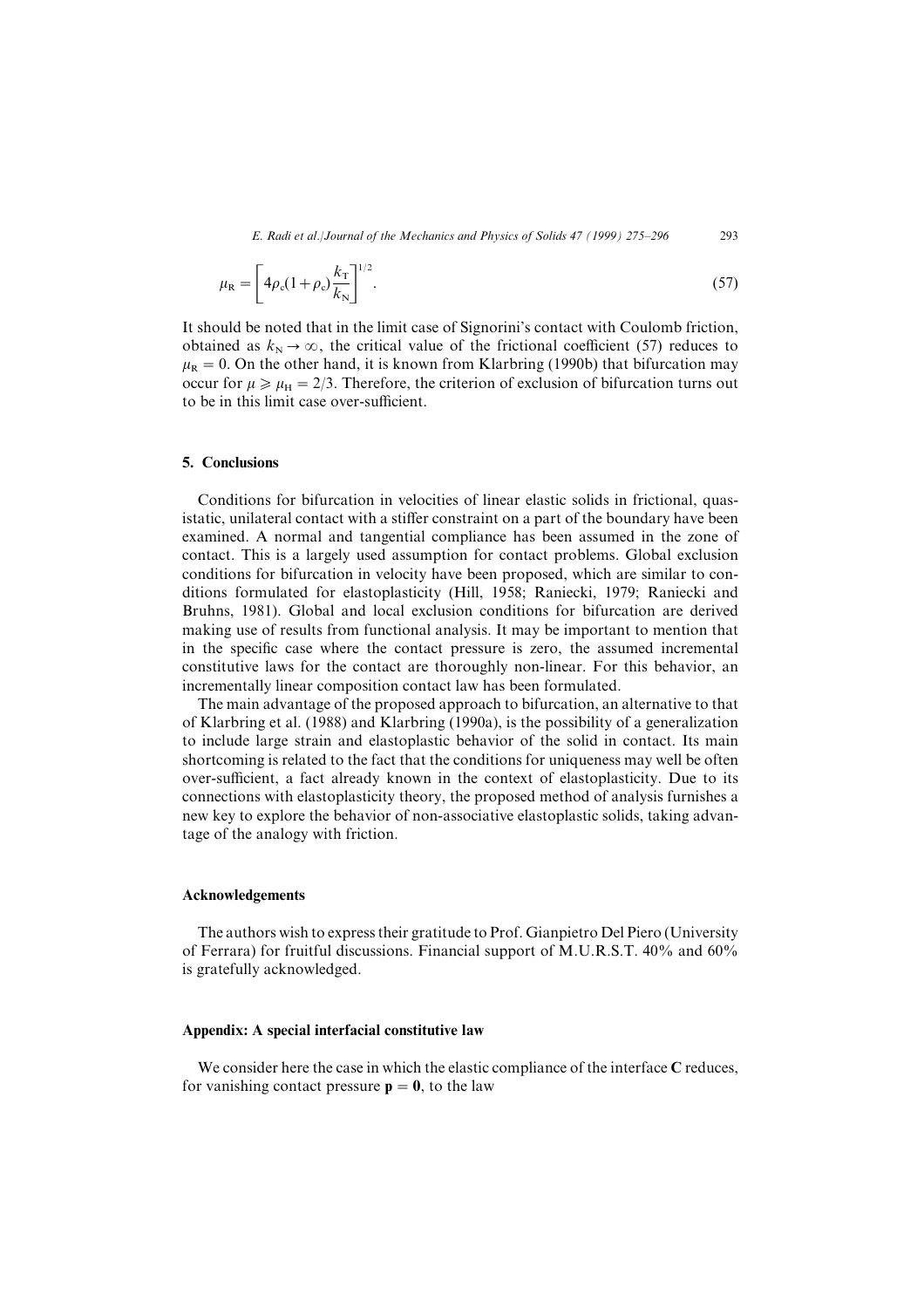$$
\mathbf{C}_0 = k_0 \mathbf{n} \otimes \mathbf{n},\tag{A1}
$$

where  $k_0$  is a (non-negative) normal stiffness coefficient. As a consequence of (A1), tangential stiffness is assumed not to occur for vanishing normal pressure. For this choice of contact law in the grazing zone, the comparison interface  $(18)$  still works. but is not optimal. It may in fact be proved that

$$
\Delta \dot{\mathbf{p}} \cdot \Delta \mathbf{v} \ge 0, \quad \forall \mathbf{v}^{(1)}, \mathbf{v}^{(2)} \in \mathcal{V},\tag{A2}
$$

when  $(A1)$  holds.

*Proof*: The proof is divided into three cases.

(i)  $v_N^{(i)} \le 0$ , for  $i = 1, 2$ . Then, from  $(10)_1$ ,  $\dot{\mathbf{p}}^{(i)} = 0$ , and thus

 $\Lambda \dot{\mathbf{n}} \cdot \Lambda \mathbf{v} = 0$ .

(ii)  $v_N^{(i)} > 0$  for  $i = 1, 2$ . Then, from  $(10)_2$  and  $(8)$ ,  $\dot{\mathbf{p}}^{(i)} = k_0 v_N^{(i)} \mathbf{n}$ , and thus

$$
\Delta \dot{\mathbf{p}} \cdot \Delta \mathbf{v} = k_0 (\Delta v_N)^2 \geqslant 0.
$$

(iii)  $v_{\text{N}}^{(i)} \le 0$ , and  $v_{\text{N}}^{(j)} > 0$ , for  $i, j = 1, 2$  ( $i \ne j$ ). Then, from (10) and (8),  $\dot{\mathbf{p}}^{(i)} = \mathbf{0}$ , and  $\dot{\mathbf{p}}^{(j)} = k_0 v_{\rm N}^{(j)} \mathbf{n}$ , and thus

$$
\Delta \dot{\mathbf{p}} \cdot \Delta \mathbf{v} = k_0 [(v_N^{(j)})^2 - v_N^{(i)} v_N^{(j)}] \geq 0.
$$

#### **References**

Bigoni, D., 1996. On smooth bifurcation in non-associative elastoplasticity. J. Mech. Phys. Solids 44, 1337– 1351.

Bigoni, D., Ortiz, M., Needleman, A., 1997. Effect of interfacial compliance on bifurcation of a layer bonded to a substrate. Int. J. Solids Structures 34, 4305-4326.

- Brenner, S.C., Scott, L.R., 1994. The Mathematical Theory of Finite Element Methods. Springer-Verlag, New York[
- Bowden, F.P., Tabor, D., 1964. The Friction and Lubrication of Solids, Part II. Clarendon Press, Oxford.
- Buczkowski, R., Kleiber, M., 1997. Elasto-plastic interface model for 3-D frictional orthotropic contact problems. Int. J. Numer. Methods Eng. 40, 599-619.
- Chateau, X., Nguyen, Q.S., 1991. Buckling of elastic structures in unilateral contact with or without friction. Eur. J. Mech., A/Solids 10,  $71-89$ .
- Cheng, J.-H., Kikuchi, N., 1985. An incremental constitutive relation of unilateral contact friction for large deformation analysis. J. Appl. Mech. 52, 639–648.
- Cocu, M., 1984. Existence of solutions of Signorini problems with friction. Int. J. Engng Sci. 22, 567–575.
- Cocu, M., Pratt, E., Raous, M., 1996. Formulation and approximation of quasistatic frictional contact. Int. J. Engng Sci. 34, 783-798.

Curnier, A., 1984. A theory of friction. Int. J. Solids Structures 20, 637-647.

- Curnier, A., Alart, P., 1988. A generalized Newton method for contact problem with friction. J. Méc. Teor. Appl., Special Issue: Numerical Methods in Mechanics of Contact Involving Friction, pp. 67–82.
- Fichera, G., 1972. Existence theorems in linear elasticity. In: Flügge, S. (Ed.), Handbuch der Physik, vol. VIa/2. Springer-Verlag, Heidelberg, pp. 347-389.
- Gu, J.-C., Rice, J.R., Ruina, A.L., Tse, S.T., 1984. Slip motion and stability of a single degree of freedom elastic system with rate and state dependent friction. J. Mech. Phys. Solids 32, 167–196.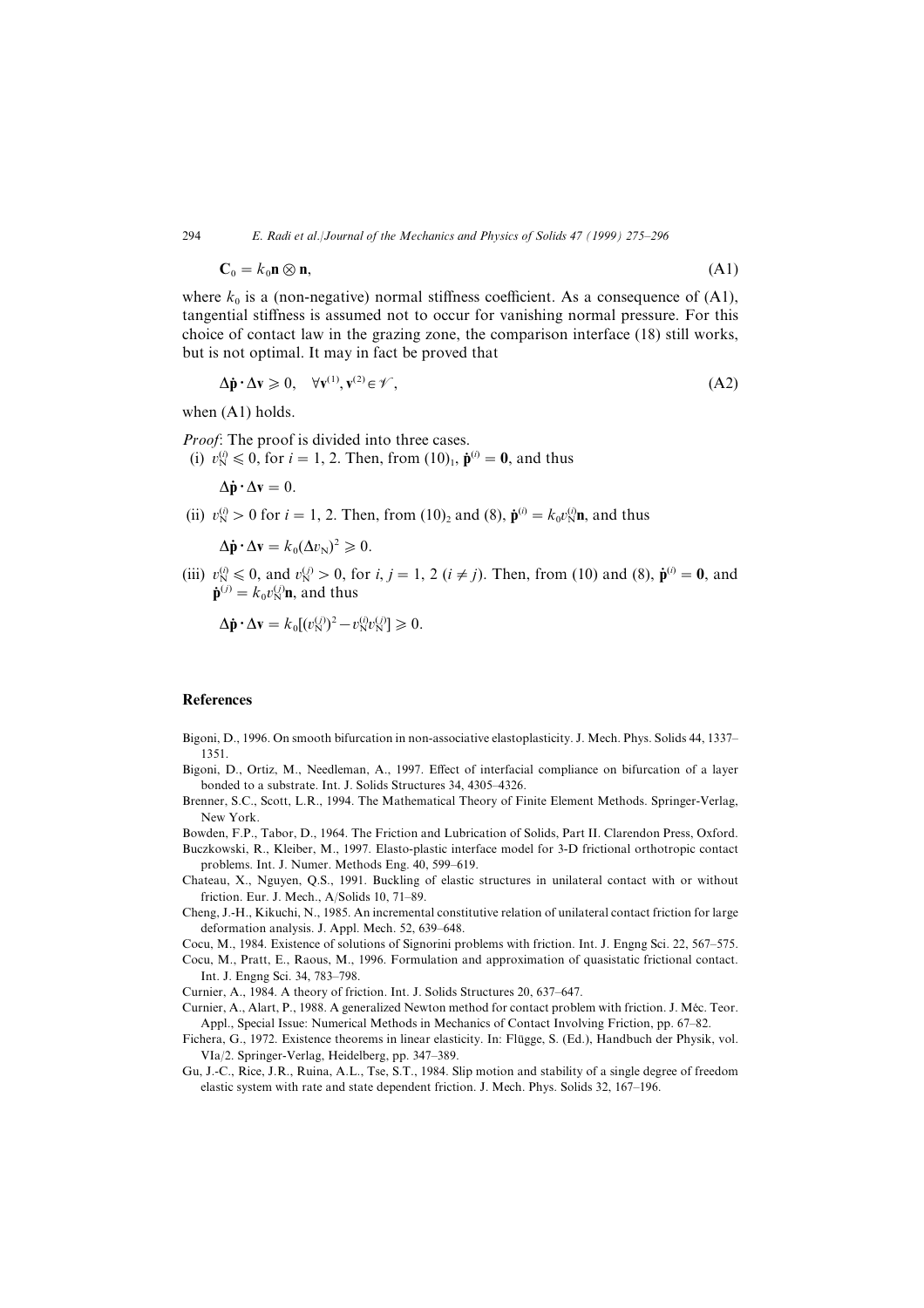Jarzebowski, A., Mróz, Z., 1994. On slip and memory rules in elastic, friction contact problems. Acta Mechanica 102, 199-216.

- Hill, R., 1958. A general theory of uniqueness and stability in elastic-plastic solids. J. Mech. Phys. Solids  $6, 236 - 249.$
- Hill, R., 1967. On the classical constitutive relations for elastic/plastic solids. In: Broberg, B. et al. (Eds.), Recent progress in applied mechanics, The Folke Odqvist Volume. Almqvist and Wiksell, Stockholm, pp. 241-249.
- Horgan, C.O., 1995. Korn's inequalities and their applications in continuum mechanics. SIAM Review 37,  $419 - 511$
- Horgan, C.O., Payne, L.E., 1983. On inequalities of Korn, Friedrichs and Babuska-Aziz. Arch. Rational Mech. Anal. 82, 165-179.
- Kikuchi, N., Oden, J.T., 1988. Contact Problems in Elasticity: A Study of Variational Inequalities and Finite Element Methods. SIAM, Philadelphia.
- Klarbring, A., 1987. Contact problems with friction by linear complementarity. In: Del Piero, G., Maceri, F. (Eds.), Unilateral Problems in Structural Analysis, vol. 2, CISM Courses and Lectures, No. 304. Springer, Wien, pp. 197-219.
- Klarbring, A., 1990a. Derivation and analysis of rate boundary-value problems of frictional contact. Eur. J. Mech., A/Solids 9, 53-85.
- Klarbring, A., 1990b. Examples of non-uniqueness and non-existence of solutions to quasistatic contact problems with friction. Ingenieur-Archiv 60, 529-541.
- Klarbring, A., Mikelic, A., Shillor, M., 1988. Frictional contact problems with normal compliance. Int. J. Engng Sci. 26, 811-832.
- Laursen, T.A., Oancea, V.G., 1997. On the constitutive modeling and finite element computation of rate dependent frictional sliding in large deformations. Comp. Meth. Appl. Mech. Engng 143, 197– 227
- Laursen, T.A., Simo, J.C., 1993. Algorithmic symmetrization of Coulomb frictional problems using augmented Lagrangians, Comp. Meth. Appl. Mech. Engng 108, 133–146.
- Maier, G., Hueckel, T., 1979. Non associated and coupled flow-rules of elastoplasticity for rock-like materials. Int. J. Rock Mech. Min. Sci. 16, 77-92.
- Mandel, J., 1966. Conditions de stabilite et postulat de Drucker. In: Kravtchenko, J., Sirieys, P.M. (Eds.), Rehology and Soil Mechanics. Springer, Berlin, pp. 58–68.
- Martins, J.A.C., Monteiro Marques, M.D.P., Gastaldi, F., 1994. On an example of non-existence of solution to a quasistatic frictional contact problem. Eur. J. Mech. Solids 13, 113-133.
- Michalowski, R., Mróz, Z., 1978. Associated and non associated sliding rules in contact friction problems. Arch. Mech. 30, 259-276.
- Mróz, Z., 1963. Non-associated flow-laws in plasticity. J. Méc. Théo. Appl. II, 21–42.
- Mróz, Z., 1966. On forms of constitutive laws for elastic–plastic solids. Arch. Mech. Stosowanej 18, 3–35. Mróz, Z., Jarzebowski, A., 1994. Phenomenological model of contact slip. Acta Mechanica 102, 59–72.
- Nguyen, S.Q., 1987. Bifurcation and post-bifurcation analysis in plasticity and brittle fracture. J. Mech. Phys. Solids 35, 303-324.
- Oden, J.T., Martins, J.A.C., 1985. Models and computational methods for dynamic friction phenomena. Comp. Meth. Appl. Mech. Engng 52, 527–634
- Petryk, H., 1989. On constitutive inequalities and bifurcation in elastic–plastic solids with a yield-surface vertex. J. Mech. Phys. Solids 37, 265-291.
- Raniecki, B., 1979. Uniqueness criteria in solids with non-associated plastic flow laws at finite deformations. Bull. Acad. Polon. Sci. Ser. Sci. Tech. XXVII (8-9), 391-399.
- Raniecki, B., Bruhns, O.T., 1981. Bounds to bifurcation stresses in solids with non-associated plastic flow law at finite strain. J. Mech. Phys. Solids 29, 153-171.
- Raous, M., Chabrandt, P., Lebon, F., 1988. Numerical methods for frictional contact problems and applications. J. Méc., Teor. Appl., Special Issue: Numerical Methods in Mechanics of Contact Involving Friction. pp.  $111-128$ .
- Rice, J.R., Ruina, A.L., 1983. Stability of steady frictional slipping. Trans. ASME, J. Appl. Mech. 50,  $343 - 349$